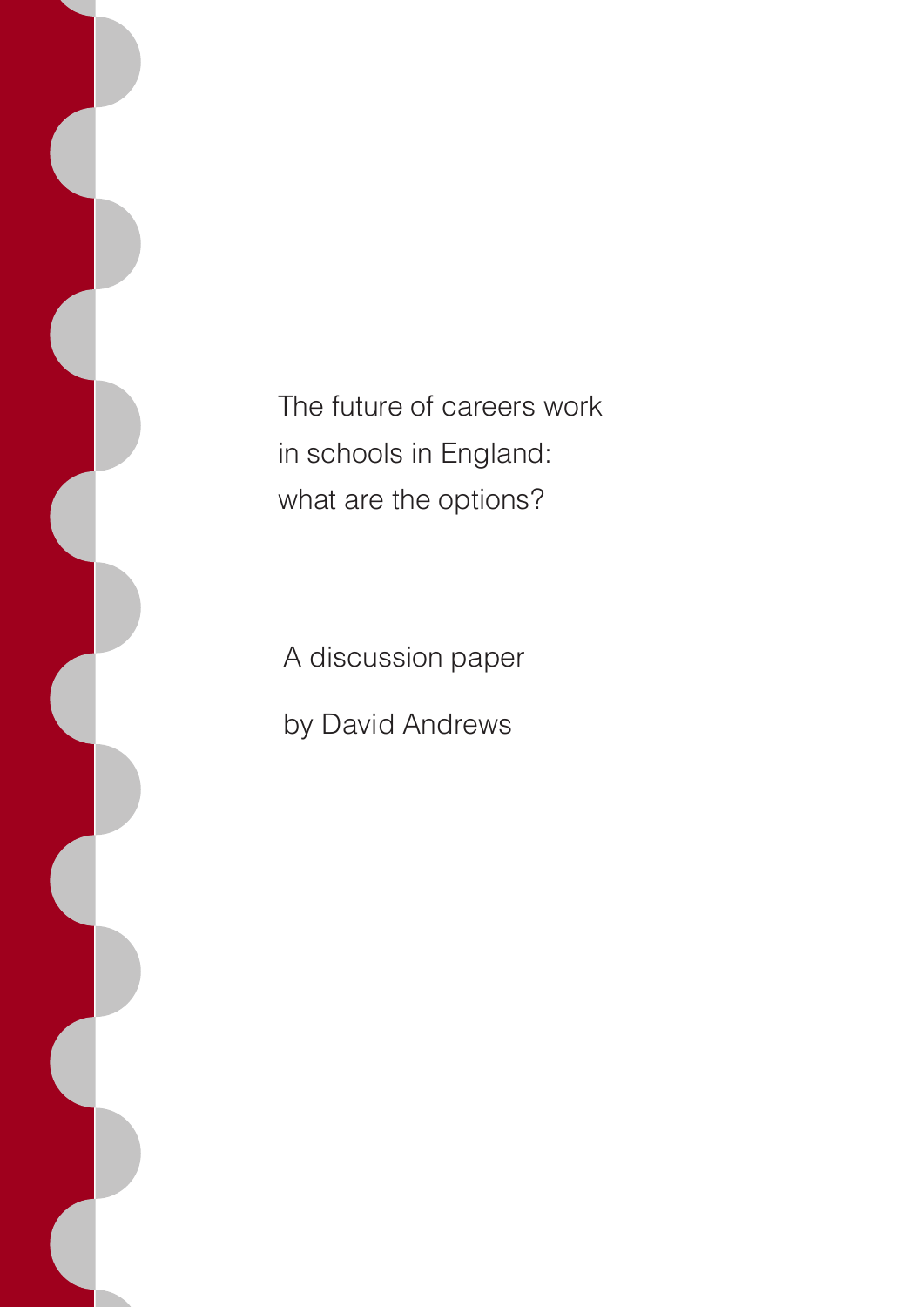#### **The author**

David Andrews OBE has worked in careers education and guidance for 34 years. He has been a careers teacher, a local education authority adviser, an inspector and an affiliated lecturer of the University of Cambridge Faculty of Education. He now works as an independent consultant, trainer, researcher and writer. His main activity over the past two years has been to help schools and consortia of schools prepare for, and implement into practice, their new statutory responsibilities for careers guidance. David is a Fellow of the National Institute for Careers Education and Counselling (NICEC) and an honorary life member of the Association for Careers Education and Guidance (ACEG).

This paper has been written in a personal capacity and without sponsorship from any organisation or individual.

Copies of this paper can be downloaded in pdf format from www.davidandrewsceg.co.uk and www.highflyerspublishing.co.uk/ compprofile.shtml

© David Andrews, March 2013 www.davidandrewsceg.co.uk

Thanks to Mike Shaw of Highflyers Publishing Ltd for help with publishing this paper.

Comments are invited on the issues raised in this paper. Address for correspondence: davidandrews\_ceg@hotmail.com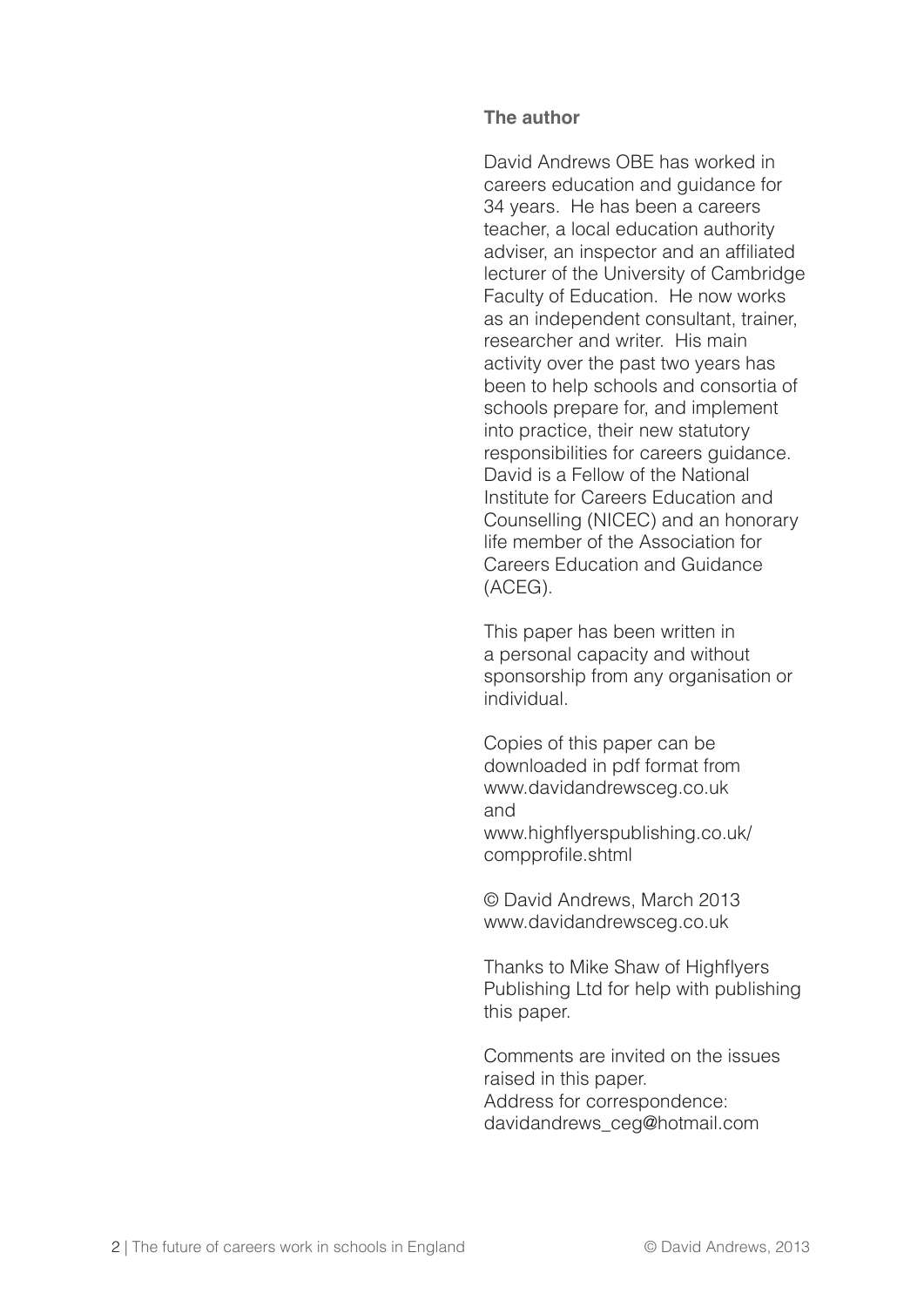### **Contents**

| Executive summary                                     | 4  |
|-------------------------------------------------------|----|
| Option 1 School commissioned careers guidance         | 6  |
| Option 2 An all-age national careers service          | 7  |
| Option 3 School-based career development advisers     | 8  |
| Introduction                                          | 9  |
| Historical background                                 | 11 |
| The National Careers Service                          | 13 |
| The current position and emerging practice in schools | 14 |
| Careers education                                     | 16 |
| The new duty to secure access to careers guidance:    |    |
| will it work?                                         | 18 |
| Where do we go from here?                             | 21 |
| Option 1 School commissioned careers guidance         | 23 |
| Option 2 An all-age national careers service          | 26 |
| Option 3 School-based career development advisers     | 28 |
| So what next?                                         | 31 |
| Key questions                                         | 32 |
| References                                            | 33 |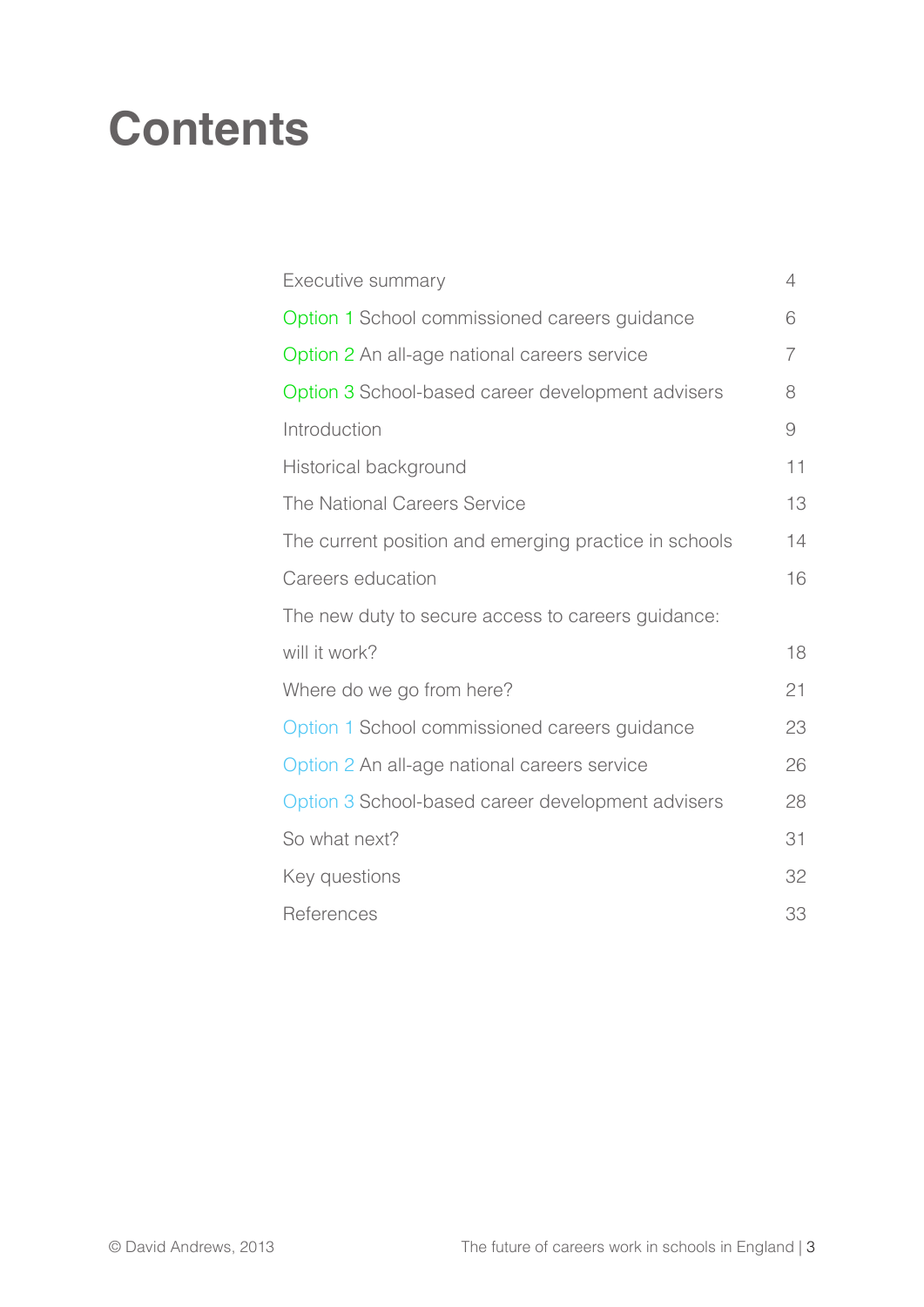## **Executive summary**

Changes in national policy have introduced the biggest change in careers education and guidance services to young people in England for almost 40 years. An inquiry undertaken by the Education Select Committee has reported a worrying deterioration in the overall level of provision.

"We have concerns about the consistency, quality, independence and impartiality of careers guidance now being offered to young people… Urgent steps need to be taken by the Government to ensure that young people's needs are met." Careers guidance for young people: The impact of the new duty on schools. House of Commons Education Committee, 23 January 2013

This paper has been written to stimulate a debate about the future of careers work in schools. It examines the current situation and explores options for what arrangements might provide the most effective support for young people to enable them to progress successfully through learning and into work.

Young people need access to careers education and guidance of a consistently high quality if they are to make the right choices for them and to manage the transitions from one stage of their education, training or work to the next. For four decades the approach to providing such support to young people in schools in England was through a partnership between the schools and an external careers service. The National Careers Service (NCS) established by the present Government is not the allage careers guidance service that many people thought originally it would be when it was first announced: it currently has no remit to provide face-to-face careers guidance to young people. Instead, the Education Act 2011 has transferred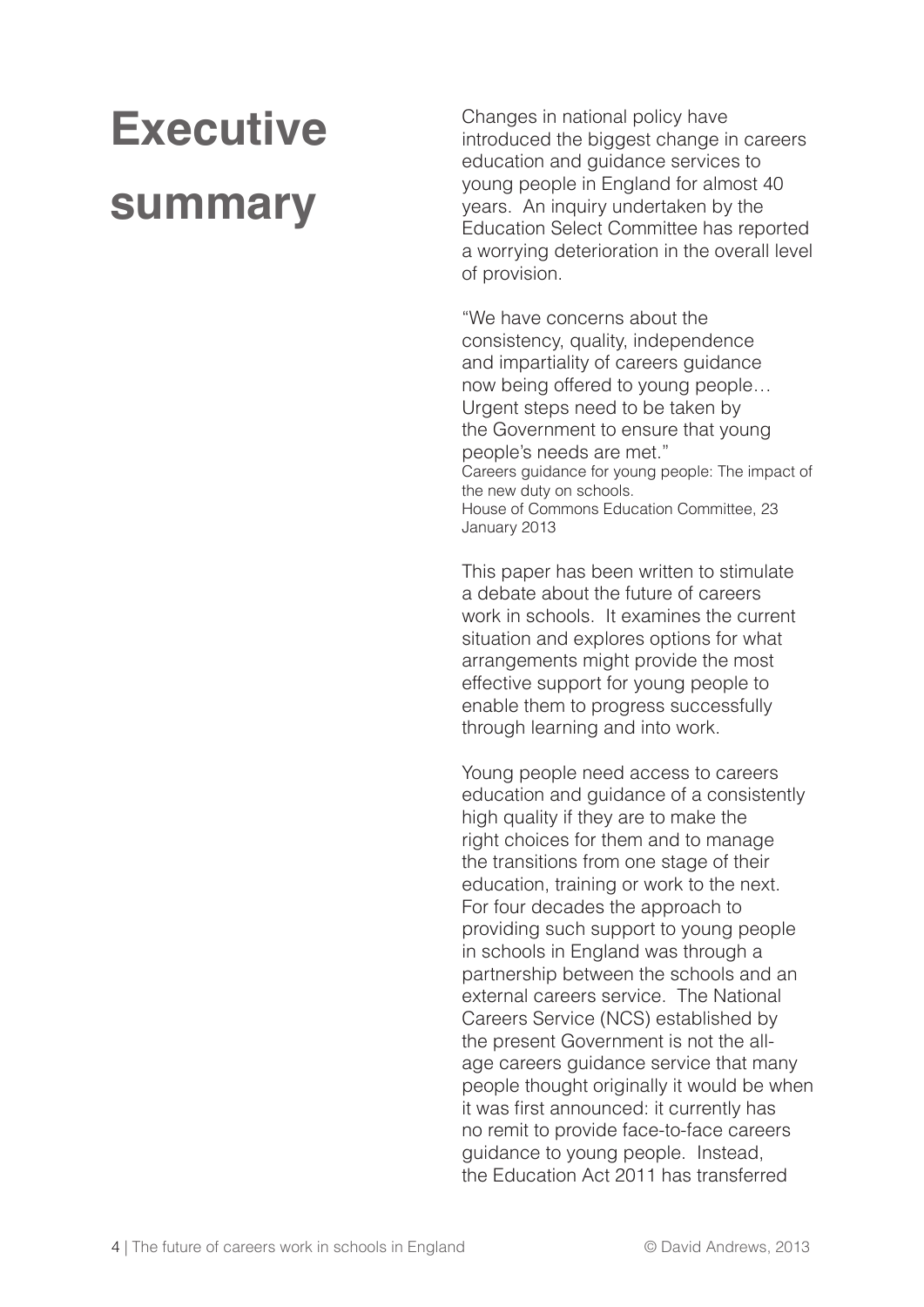responsibility for providing careers guidance from an external service and has placed a statutory duty on schools to secure access to independent guidance for their pupils. Schools are free to use any provider of their choice. At the same time the statutory duty on schools to provide careers education has been removed.

While there is evidence that some schools have responded to the new policy by establishing innovative provision that represents an improvement on what was available in the recent past, the overall situation in schools is a deterioration in the level of careers guidance. Schools are adopting a range of models for securing access to careers guidance for their pupils. The House of Commons Education Select Committee's recent inquiry into how schools are responding to the new duty reports concerns about the consistency, quality, independence and impartiality of careers guidance offered. The reasons for the inconsistent quality and overall deterioration of provision include the absence of any regulation of the providers of careers guidance for young people, the lack of support and funding for schools and the weak monitoring and accountability measures.

The purpose of this discussion paper is to stimulate a debate about possible approaches for the future. It presents three options: the current model but with new measures to make it work effectively; a return to the partnership model but in the context of the NCS; moving to a school-based model. The paper does not promote one option over any other: it seeks to prompt a debate on a range of options so that decisions about the future are based on a serious consideration of all the possibilities.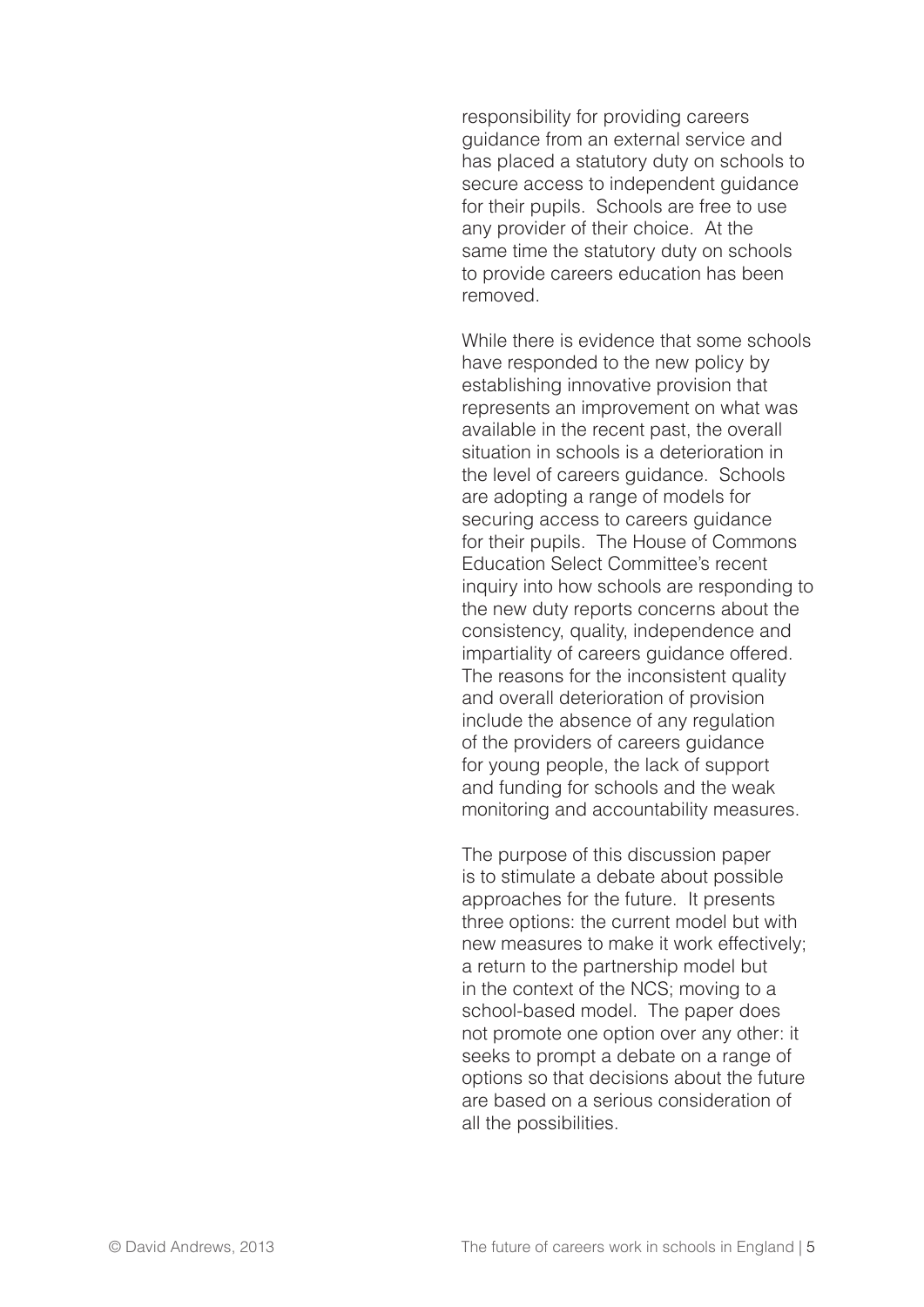# **Option 1 School commissioned careers guidance**

- This is essentially the current model but with additional measures to help ensure that all schools put in place arrangements of consistently high quality, accessible to all young people. Schools would remain responsible for securing access to careers guidance but the Statutory Guidance from the Department for Education (DfE) would be strengthened to highlight the importance of face-to-face guidance, to require schools to commission careers guidance only from providers with the matrix standard and to require schools to use only professionally qualified careers advisers. The model would be further enhanced by allocating schools funding for commissioning careers guidance.
- Support to schools for both careers guidance and careers education would be enhanced by giving local authorities a statutory responsibility to do so or by extending the remit of the NCS to undertake this role.
- Options for improving monitoring and accountability could include requiring schools to publish a publicly available statement of their arrangements for securing access to careers guidance for pupils, strengthening the position of careers education and guidance in the Ofsted inspection framework or requiring the NCS to monitor the arrangements that schools make.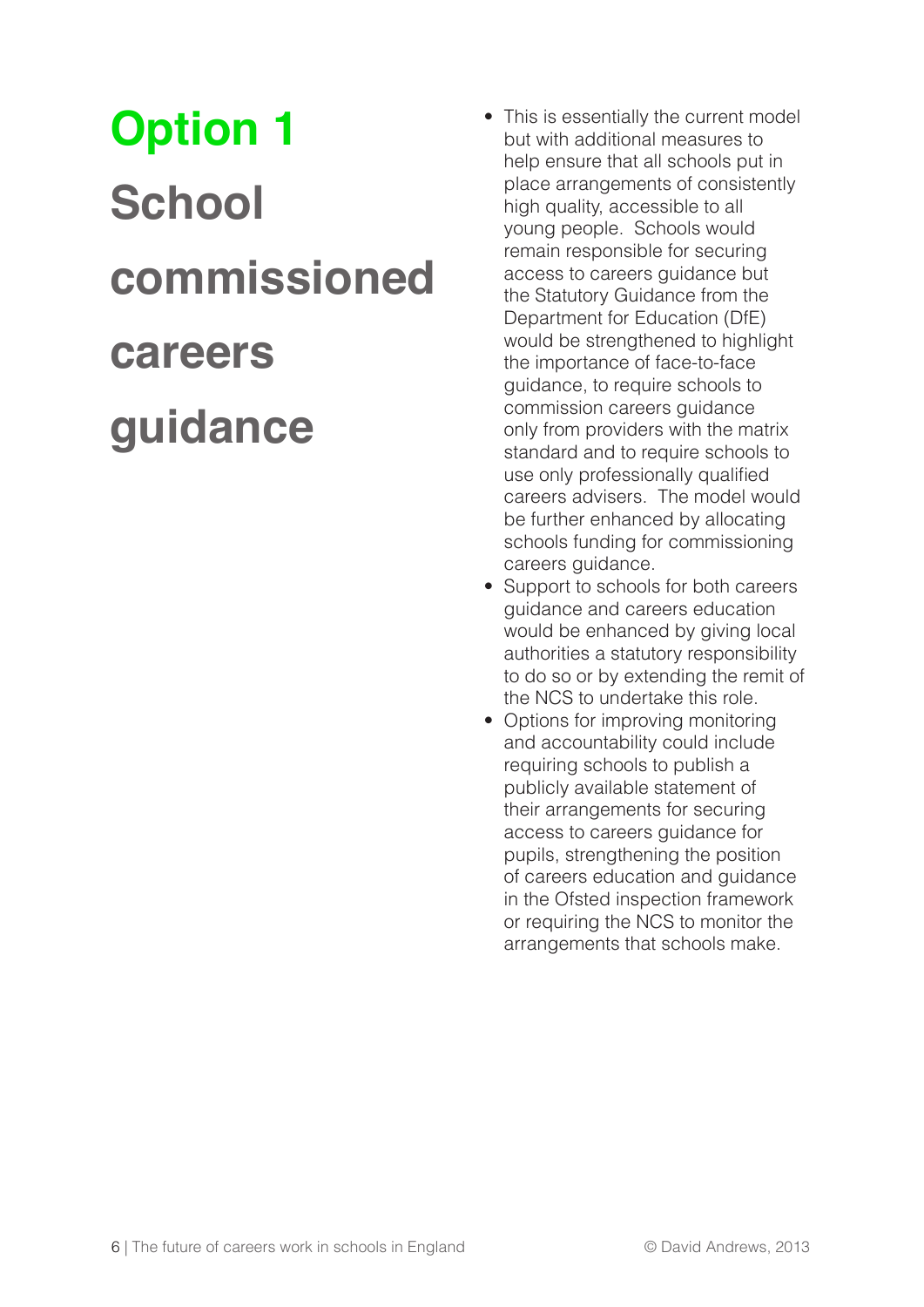**Option 2**

**An all-age national careers service**

- This is the model we might have had if the original vision for the NCS had been implemented. It is a return to the former partnership model but in the new context. It would require the remit and budget for the NCS to be extended to providing face-to-face careers guidance in schools. The service would be delivered through regional contracts with providers that were matrix-accredited and that employed professionally qualified careers advisers.
- The contracts would also require the providers to offer support to schools with developing their provision of careers education.
- Monitoring of the arrangements would be undertaken by the NCS.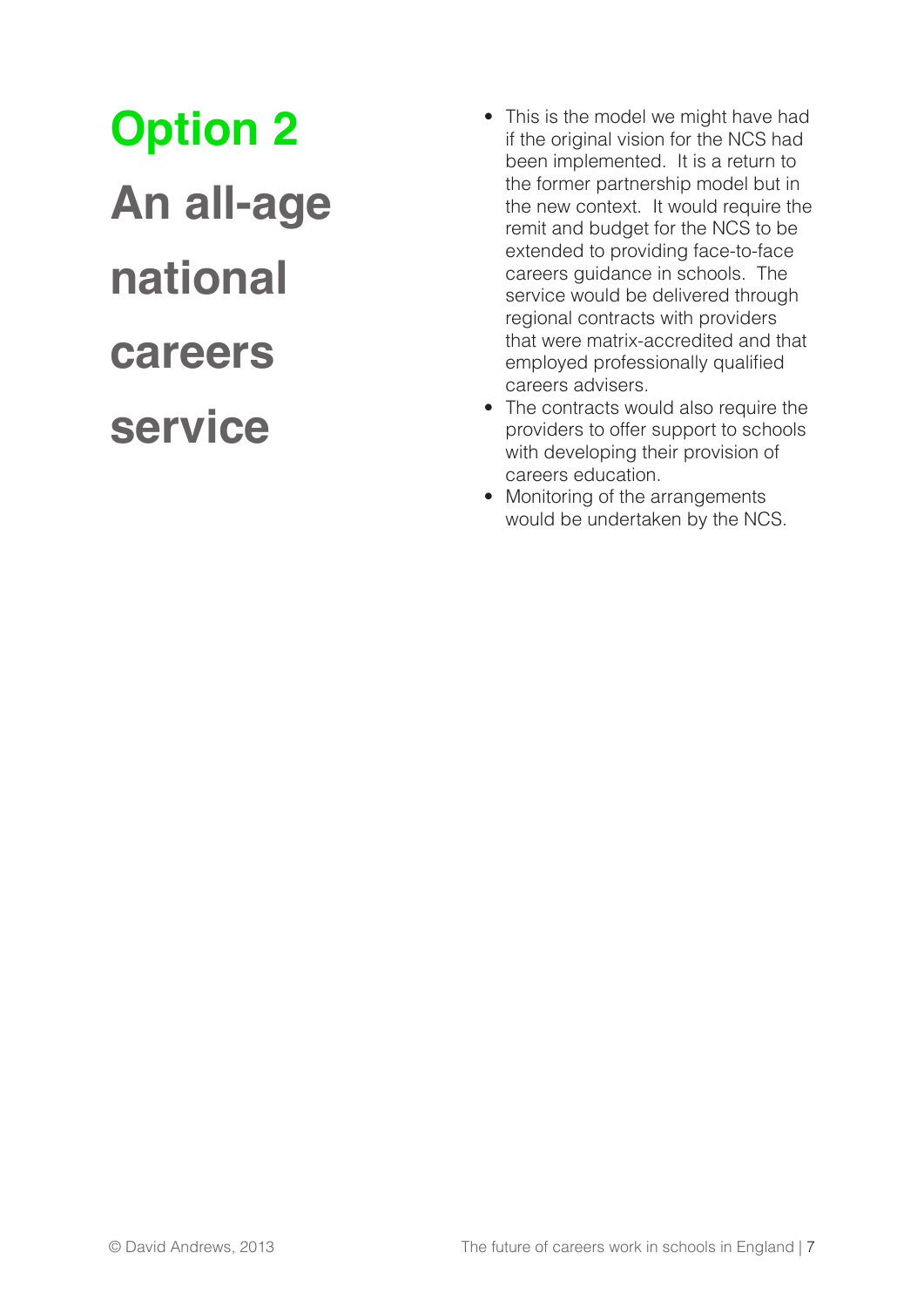# **Option 3 School-based career development advisers**

- This option represents a radical departure for England. All schools would be required to employ their own career development advisers who would be responsible for providing face-to-face careers guidance to pupils and who could also work with teaching staff to plan and deliver programmes of careers education. Schools would be given an allocation of funding, based on pupil numbers, to appoint the advisers who would be required to hold, or be working towards, a relevant professional qualification.
- The work of the career development advisers in schools would be supported by labour market information supplied by the NCS and professional development opportunities provided through a partnership between the NCS and the new professional body, the Career Development Institute (CDI).
- Monitoring and accountability would be covered by revising the Ofsted inspection framework to require inspection teams to report on the quality and impartiality of careers education and guidance provided and the impact on pupil outcomes.

This is a discussion paper. A wide range of stakeholders should be engaged in the debate. The strengths and weaknesses of each of the three options, and possibly others as well, should be examined. Examples of practice in other countries should be studied. The goal is to decide what approach would best provide the high-quality careers support our young people deserve.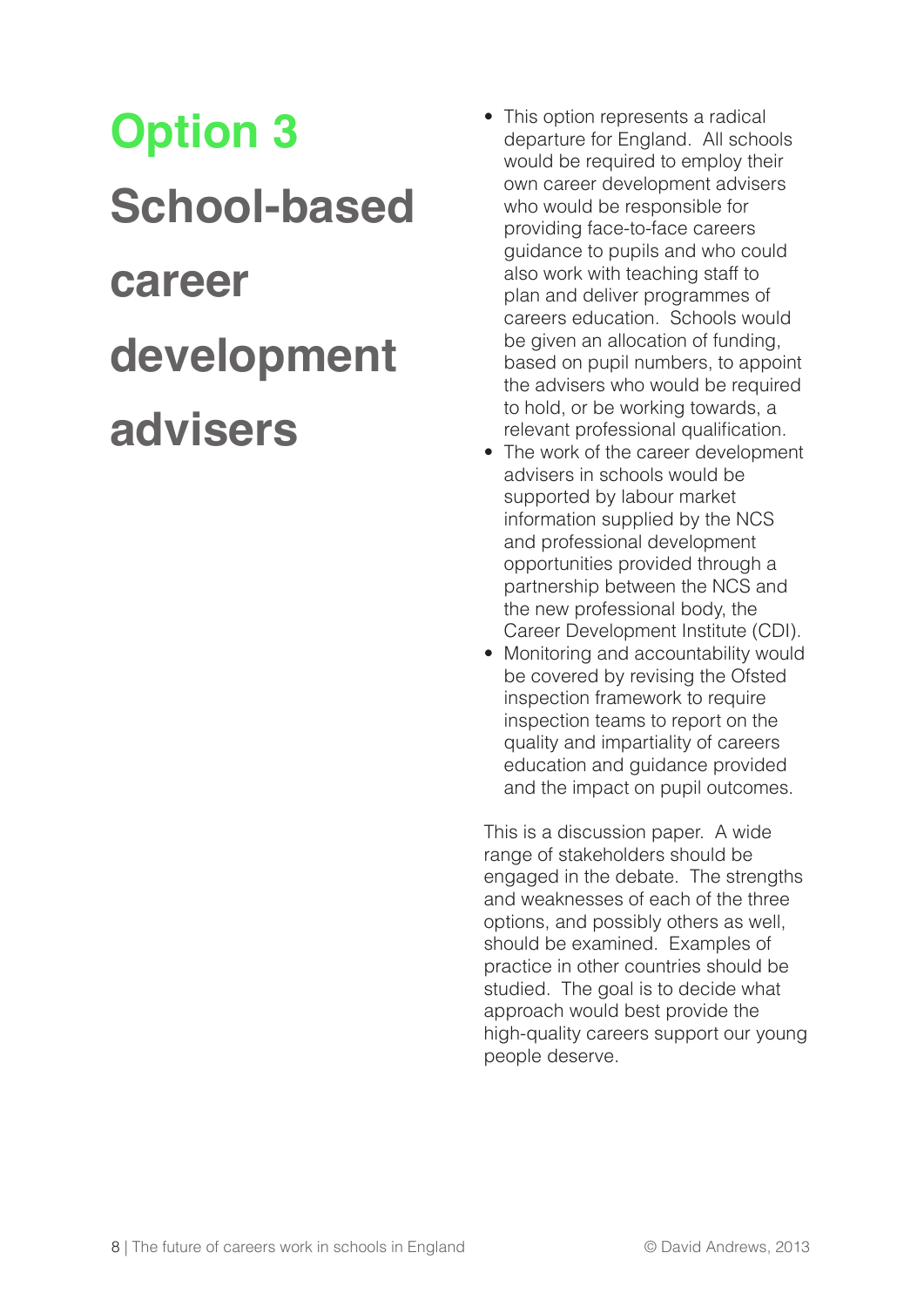### **Introduction**

A recent paper published by the International Centre for Guidance Studies (iCeGS) at the University of Derby (Hooley, Marriott and Sampson, 2011) sets out the evidence for the positive impact of career development activities on young people's readiness for further and higher education and for work. The report uses the term 'career development' to encompass a range of practices including, among other things, careers guidance and careers education. It presents evidence that such activities help young people to engage in schooling and remain in learning, have a positive impact on young people's academic achievements, help smooth young people's transitions from school to further and higher education and to work and have a positive effect on individuals' career and life success.

Young people have always needed access to high quality careers education and guidance, to help them make choices in education, training and employment and to manage the transitions from one stage of learning and work to the next. The current economic climate and the changes in education and training, including the raising of the participation age, highlight the importance of such support. Young people in schools are facing major changes in the qualifications available, and in the types of school and college where they can study. On leaving school they are facing a potentially bewildering range of further education courses, traineeships, apprenticeships and higher education opportunities, and high levels of youth unemployment and graduate under-employment. If young people are to progress successfully through learning and into work we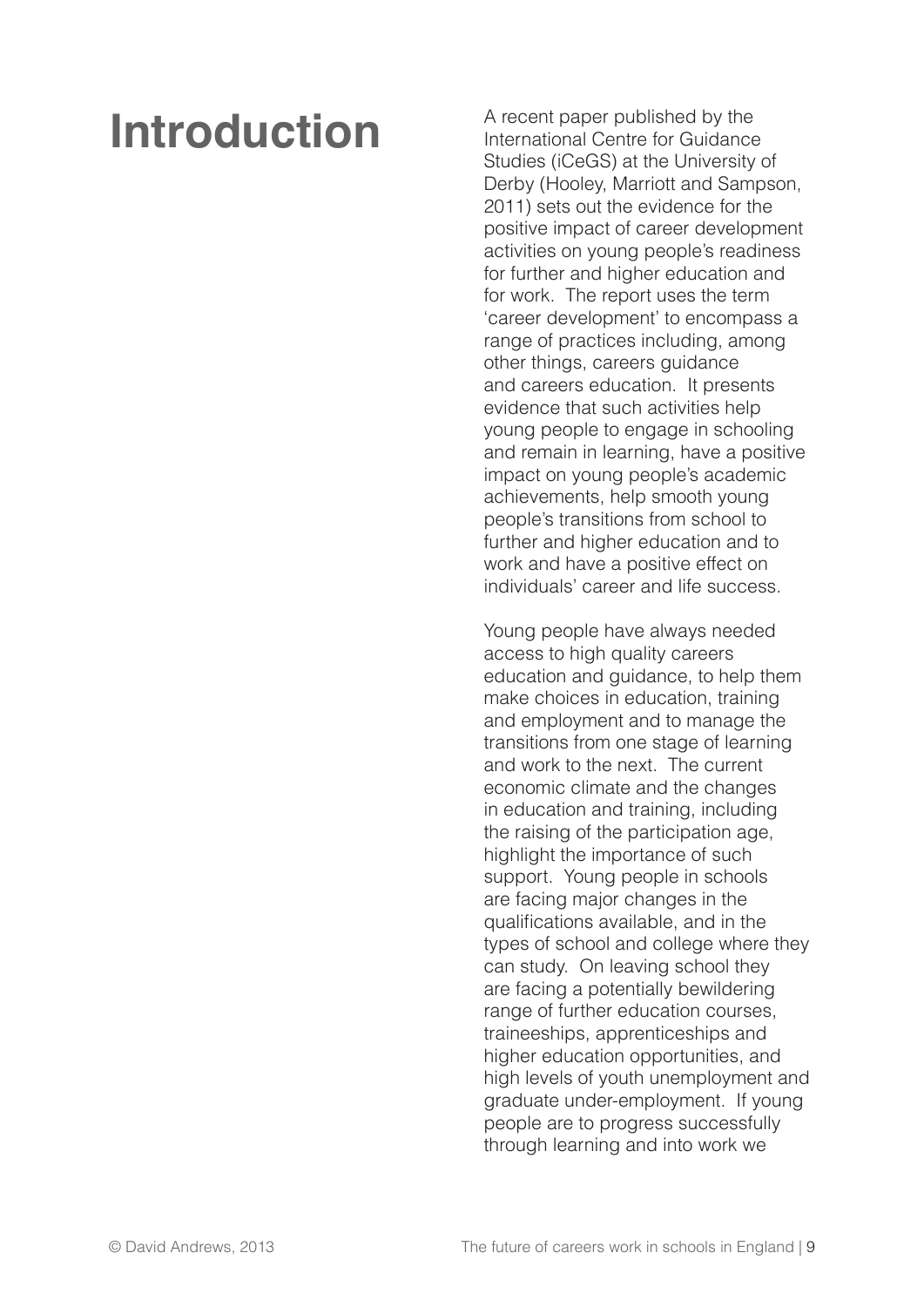need to assure them access to careers education and guidance of consistently high quality.

The Education Act 2011 transferred responsibility for careers guidance away from an external service that was free of charge to schools and direct to schools with effect from September 2012. While schools have been given this new duty, they have been given no additional funding to cover the costs of fulfilling their responsibilities. At the same time, the statutory duties on schools to provide programmes of careers education and work-related learning and enterprise have been removed. These changes are in line with the Department for Education's over-riding policy principle of school autonomy and schools are now free to determine what arrangements to put in place for their students. While there is evidence that some schools have responded to the new policy by establishing innovative and improved provision (Andrews, 2013), the House of Commons Education Committee's recent inquiry into career guidance in schools found a worrying deterioration in the overall level of provision for young people (House of Commons, 2013).

This paper outlines the background to the new national policy, examines the current position of careers work in schools and sets out three possible options for the future. It is intended as a contribution to moving the debate on from a critique of the present situation. to a serious exploration of possibilities for the future. The options include suggestions for rectifying some of the flaws in the present situation, as well as two, quite different, alternative approaches to meeting the careers education and guidance needs of all young people in schools.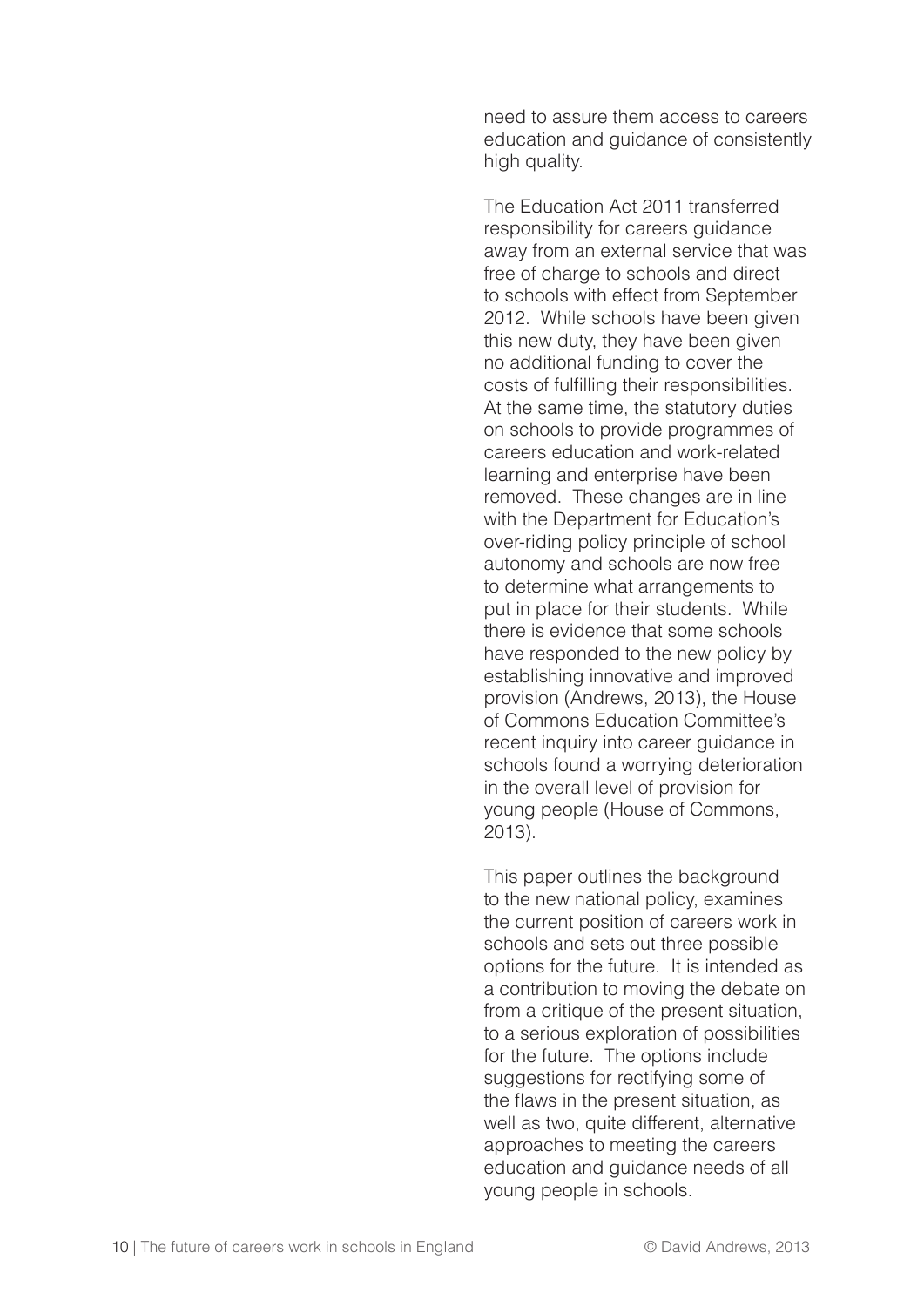## **Historical background**

Forty years ago the Government established a nationally available, universal careers guidance service for all young people in England. The Employment and Training Act 1973 gave the Secretary of State statutory responsibility for ensuring that all young people had access to careers guidance. Each local education authority (LEA) was required to provide a careers service for young people and those LEA careers services worked in partnership with schools to provide support to pupils making choices about options within school and opportunities post-school (Peck, 2004). The careers services reported to the Employment Department and were inspected regularly by teams of Careers Service Branch Inspectors. These arrangements remained in place for the next two decades but in the twenty years since the beginning of the 1990s there have been four major changes, with the most recent being the biggest of them all.

Firstly, the careers services were privatised but still funded by central government and working to a remit set by the Secretary of State. Then, at the turn of the century, the careers services across England were replaced with 47 Connexions partnerships which had a particular focus on priority groups of young people who, for a variety of reasons, were at risk of not engaging in education, employment or training (i.e. NEET), while still trying, with varying degrees of success, to provide access to a universal careers guidance service. When the strains of Connexions attempting to provide both a targeted and universal service became evident (NAO, 2004 and DfES, 2005) the Government dissolved the 47 partnerships and transferred responsibility for both parts of the service to local authorities (DfES,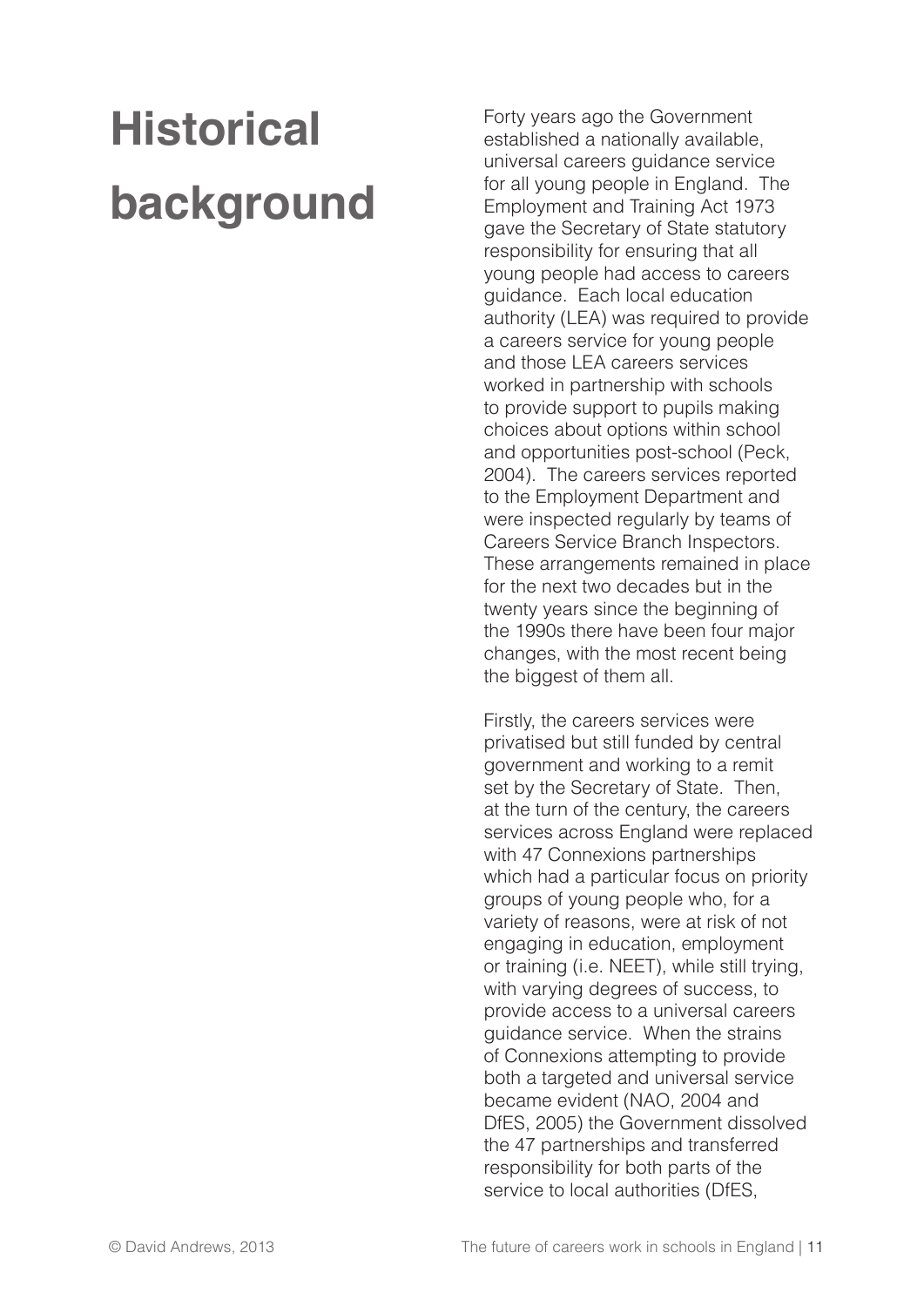2006). This took place in 2008 in most parts of the country, although some areas decided to implement the change a year earlier. Throughout the three reorganisations the basic model remained the same: young people in schools had access to careers guidance from an external service which worked in partnership with the schools and which was free of charge to the schools.

The fourth change in four decades has changed the model fundamentally. Schools no longer have access to a universally available careers service, funded by central and local government. Instead they are required to make their own arrangements and to pay for the service from their existing budgets. The Secretary of State still has responsibility for ensuring that young people in England have access to careers guidance services but the Education Act 2011 has devolved that responsibility to schools. Local authorities are no longer required to provide a universal careers service but retain responsibility for providing support for young people deemed to be vulnerable and disadvantaged, including students with special educational needs (SEN) or learning difficulties and disabilities (LDD), and those 16-18 year olds who are NEET or considered to be at risk of not engaging in education and training. The services previously offered by one organisation, Connexions, have, therefore, been split into the universal careers guidance service, which is now the responsibility of individual schools and academies, and the targeted youth support service, responsibility for which remains with the local authorities.

In the partnership model of careers work described above, the careers guidance provided by the external service was complemented and supported by careers education provided in the school curriculum. The Education Act 1997 gave schools a statutory duty to provide careers education in the curriculum for pupils in years 9, 10 and 11, and in 2004 this was extended to include pupils in years 7 and 8 as well (Andrews, 2011). The latest legislation has removed this statutory duty and decisions about whether or not to include careers education in the curriculum are now left to individual schools. The Government has also removed the statutory duty on schools to provide work-related learning and enterprise in key stage 4, and the funding that was given to education-business partnerships to support work experience.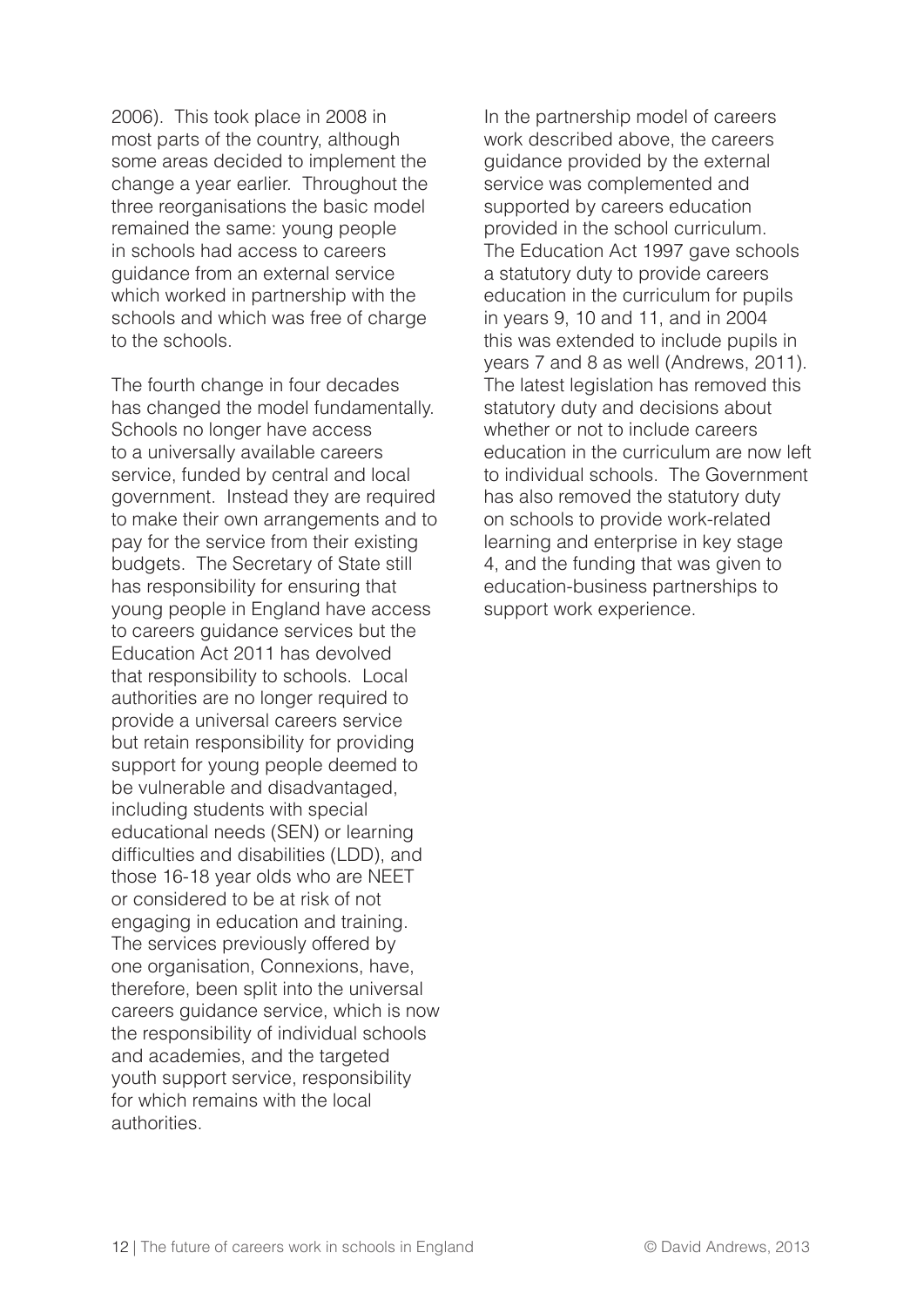# **The National Careers Service**

Under the partnership model that existed from 1973 to 2012, schools took lead responsibility for providing careers information and careers education, and often also offered some initial advice and guidance, while the external service took lead responsibility for careers guidance but also offered support to schools with developing their provision of careers information and careers education. This approach served students well, combining the respective and complementary professional expertise of teachers and careers advisers, and making good use of the former's knowledge of the students and the latter's links with the labour market and providers of further and higher education and of work-based training including apprenticeships.

In the early days of the current Coalition Government it appeared that the Government planned to continue with the partnership model, particularly when it announced its intention to establish in England an all-age careers service building on the best of the adult service, Next Step, and the young people's service, Connexions (John Hayes, Minister for Further Education, Skills and Lifelong Learning in a speech to the Institute of Career Guidance annual conference, Belfast, 4 November 2010). However, by the time what is now known as the National Careers Service was launched in April 2012, it had become clear that the vision of an all-age careers guidance service in England had been replaced in practice by a re-branded careers service for adults, with increased investment from the Department of Business, Innovation and Skills (BIS), and with the addition of access for young people to its website and telephone advice service. The National Careers Service currently has no remit to provide face-to-face careers guidance to young people, no remit to work with schools, and no funding for services to young people beyond the online and telephone facilities.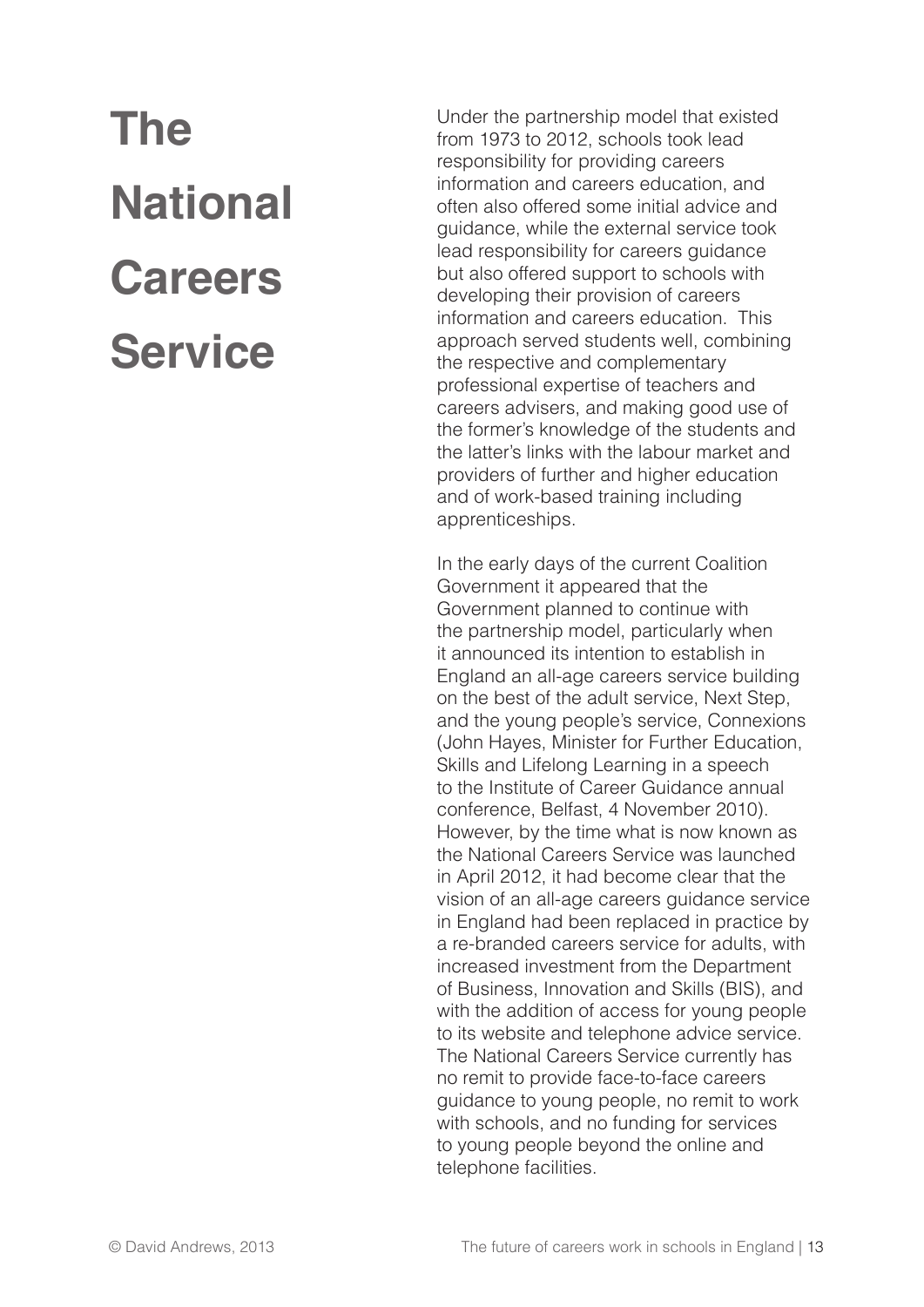**The current position and emerging practice in schools**

Instead of providing a national careers guidance service for young people in England, the Government has devolved responsibility for careers guidance support to over 3,000 schools. With effect from September 2012 all statefunded schools with secondary-age pupils, including academies and free schools, have been given a new statutory duty to secure access to independent and impartial careers guidance for pupils in years 9, 10 and 11. The duty will be extended to pupils in year 8, and to 16-18 yearold students in school sixth forms and in sixth form and FE colleges, from September 2013 (DfE and BIS, 2012). The duties to provide careers education and work-related learning in the curriculum have been removed. Under these new arrangements schools decide what careers guidance services to make available for their pupils and whether or not to provide careers education. The Education Act 2011 requires schools to secure access to careers guidance from a source that is external to the school but schools are free to commission services from any provider of their choice, and the former partnership model has been changed to a 'clientcontractor' relationship. The approach combines the principles of school autonomy and the free market.

Six months into the first year of implementation, evidence is emerging of how schools are responding to the new arrangements. Practice varies from one local authority area to another, and within individual local authorities. In part this is explained by the different approaches taken by the local authorities. Some are continuing to offer a universal careers guidance service but on a traded basis; a few are even continuing to provide a funded service for at least the current year;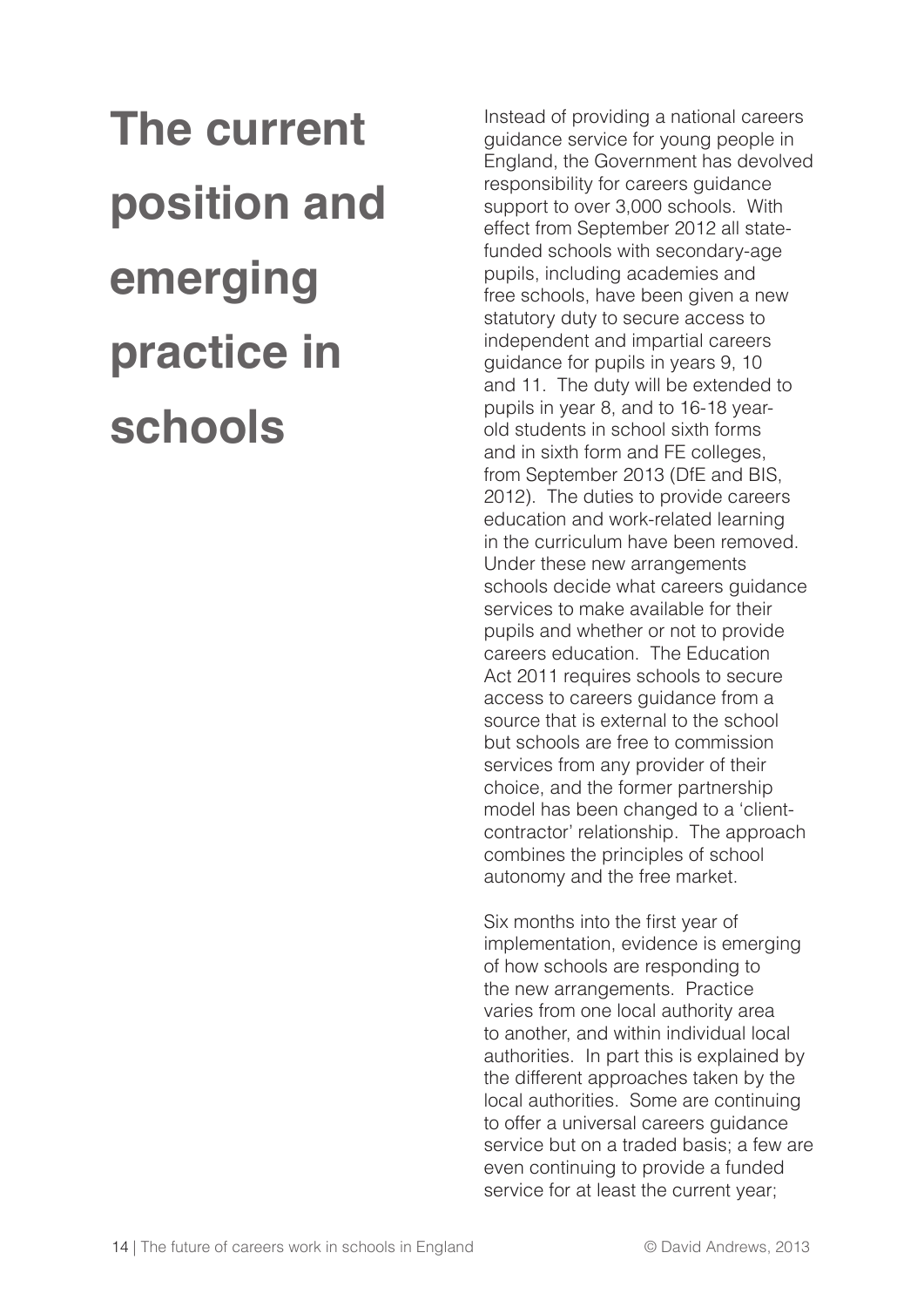others are offering varying degrees of support to schools, ranging from commissioning a service on behalf of schools, through providing assistance with the commissioning process or a list of approved suppliers, to giving briefings on the new duty (Filmer-Sankey and McCrone, 2012).

The schools themselves can be split into two broad categories, those that are commissioning careers guidance services from an external provider and those that are attempting to make their own internal arrangements (Andrews, 2012). The range of providers from which the former group of schools are buying services include local authorities, private careers guidance companies, individual careers advisers working as sole traders and new social enterprises established by groups of careers advisers. Other organisations are also active in the market place: for example, some education business partnerships have recruited careers advisers and now offer schools integrated careers guidance and work-related learning support services and some FE colleges and university careers services are promoting careers guidance services to schools. New suppliers of careers guidance services, often based around the use of computer-based tools, are also emerging.

Many of the schools that are commissioning careers guidance from an external provider are doing so as individual establishments but others are working in consortium arrangements. Some new models are emerging: for example, a sixth form college and its neighbouring FE college are working with some of the local 11-16 schools in an arrangement where the colleges employ a team of careers advisers who provide careers

guidance in the schools. Those schools that are not commissioning careers guidance services from an external provider are also adopting a variety of approaches. Some have employed a professionally qualified careers adviser or have arranged for a member of the school staff to receive training in careers guidance, while others, more worryingly, have given the job to someone who is not qualified or trained. Of even greater concern are the schools that are providing no access to careers guidance for their pupils.

While it is difficult at this stage to quantify accurately the proportions of schools adopting each of the different models and sub-models, the available evidence suggests that a significant number of schools are not buying in face-to-face careers guidance from an external provider and that many of those schools that are commissioning services are buying fewer days than they had received in the previous year (Barrett, 2012 and Careers England, 2012a).

There are schools that have responded positively to the new arrangements and that are using their new freedoms to increase and re-focus the provision of careers guidance for their pupils, but the overall position, as reported by the House of Commons Education Committee's inquiry, is one of a worrying deterioration in the level of provision for young people. The Committee has concerns about the consistency, quality, independence and impartiality of careers guidance now being offered to young people and has called upon the Government to take urgent steps to ensure that young people's needs are met.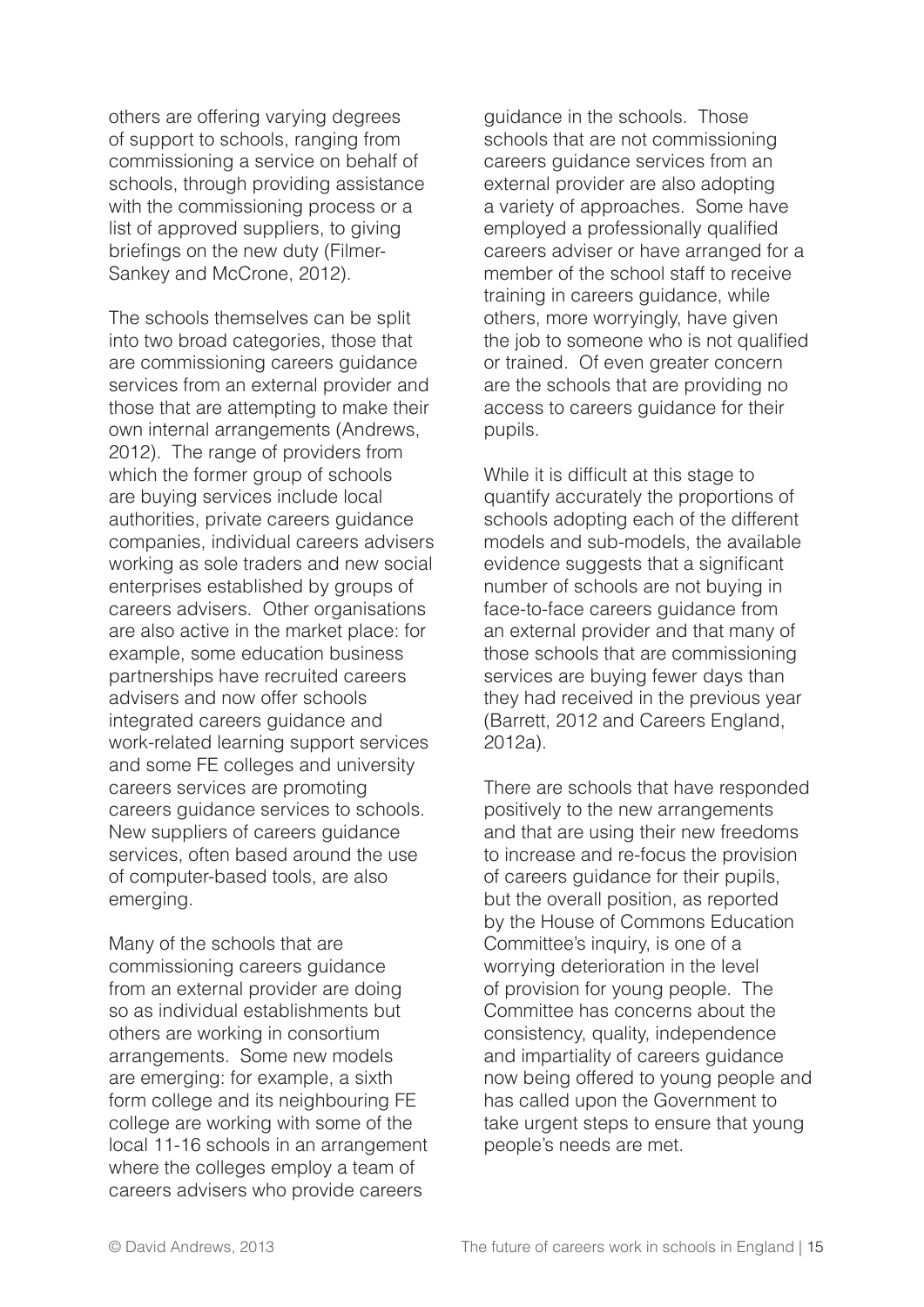## **Careers education**

Careers education complements impartial careers guidance. Through careers education pupils are helped to develop the knowledge, skills and confidence to understand themselves, research opportunities, make choices and manage transitions in learning and work. The DfE described its decision to repeal the statutory duty on schools to provide a programme of careers education in the curriculum as 'permissive' (DfE, 2011). The Department said that the removal of this provision did not imply that careers education activities were unimportant but it did not consider it necessary to legislate for them, arguing that schools should be free to decide what their pupils needed. However, from 1998, when the duty for careers education was introduced, schools had continued to enjoy a high degree of autonomy over what to provide. Careers education was never a national curriculum subject, with a prescribed programme of study. Schools were free to decide what to teach, how much time to allocate to careers education in the curriculum and how to teach it. The duty simply ensured that all pupils had an entitlement to careers education. The only additional freedom that repealing the statutory duty gives school now is the freedom to drop careers education from the curriculum.

Early evidence suggests that many schools are continuing to provide careers education in the curriculum, but not necessarily across the full age range covered by the previous statutory duty. Young people need the knowledge, understanding and skills developed through careers education to make effective use of the careers information, advice and guidance provided. Careers advisers can usually tell within a few minutes of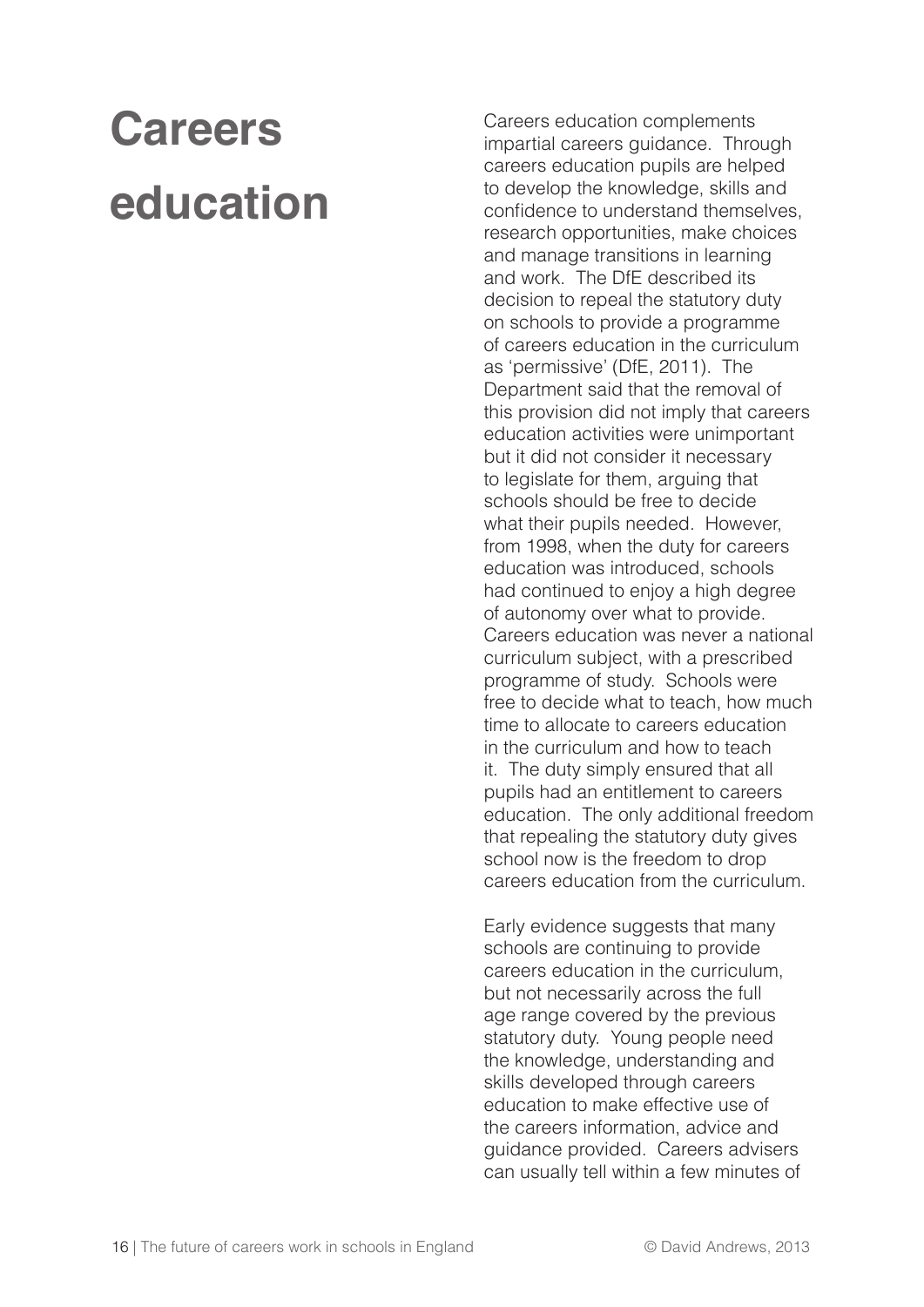starting a guidance interview whether or not a young person has received any careers education: if he or she has not, then the adviser cannot provide careers guidance without first providing an individual careers information and careers education session. Trying to provide careers work through individual sessions alone is highly inefficient and not cost effective. Furthermore, individual guidance interviews will make only a very limited contribution to helping young people develop their career management or employability skills. Young people need both a programme of careers education and access to impartial career guidance.

To support schools to provide high quality programmes of careers education in the curriculum the professional association for careers education, the Association for Careers Education and Guidance (ACEG), now being merged with three other careers professional associations into the Career Development Institute (CDI), has published a framework for careers and work-related education 7-19 (ACEG, 2012) and a users' guide to help careers teachers implement the framework in practice. For the past twenty years there have been several local quality awards that schools can use to promote and support the development of high quality programmes of careers education and guidance and these have been strengthened recently by the introduction of a national validation, the Quality in Careers Standard (Careers England, 2012b).

Although there is no evidence to suggest that careers education is disappearing from many school timetables, the quality of provision was already variable (Ofsted, 2010) and

is now at risk of further erosion. The removal of the statutory duty sends an unhelpful message about the importance of careers education and does nothing to improve its position in the school curriculum. Many schools organise their provision of careers education as an integral part of personal, social, health and economic (PSHE) education. In July 2011 the Government announced a review of PSHE education: the fact that the report has yet to be published adds to the continuing uncertainty about the position of careers education in schools. The consultation document on the National Curriculum framework published on 7 February 2013 makes no reference to careers education.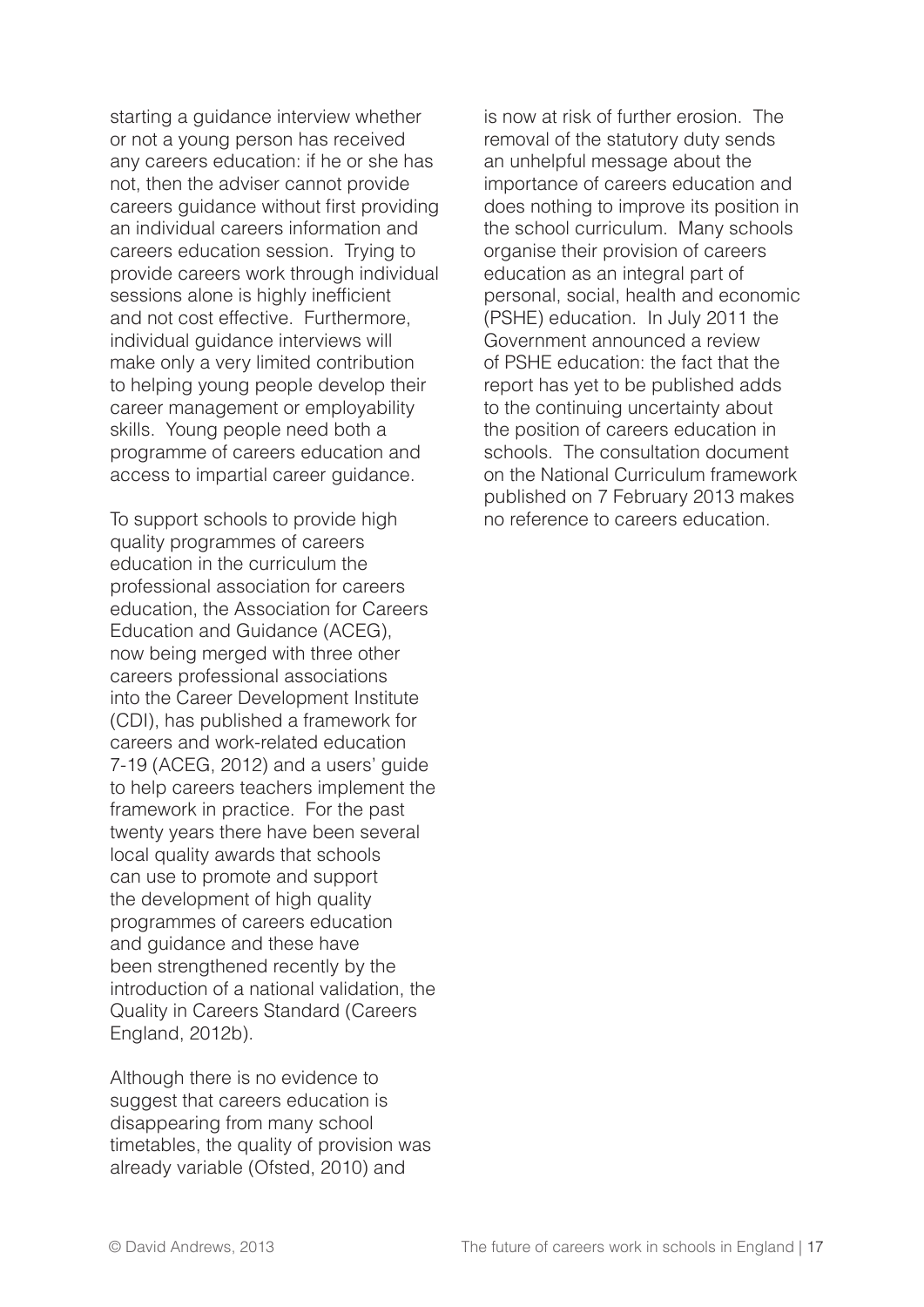**The new duty to secure access to careers guidance: will it work?** To return to the new statutory duty on schools to secure access for pupils to independent and impartial careers guidance, the important question is whether or not it will work in practice. As the legislation was passing through Parliament concerns were already being expressed about how schools would respond to the new duty (Hooley and Watts, 2011) and it is significant that the House of Commons Education Committee decided to set up its inquiry even before the policy had been introduced in schools. In previous times, when concerns were expressed about whether the Connexions service could still deliver a universal careers service alongside the targeted provision, it took three years for the then Department for Education and Skills to set up the end-to-end review of careers education and guidance. In 2012 the Select Committee set up its inquiry three months before the duty came into effect: this suggests that MPs could foresee problems ahead. Ofsted is now undertaking a review of careers guidance in schools, through visits to 60 schools and academies in the spring term 2013, and this will provide further evidence of the impact of the statutory duty.

There are schools that have responded positively to the new duty, and have established arrangements for careers guidance that represent an improvement on what was in place in the years immediately previous to the present time, but it must be a matter of concern that the Select Committee reports inconsistent quality across schools and an overall deterioration of provision. So let us examine the reasons for the inconsistency, the lack of quality and the reduction in careers guidance for young people in schools.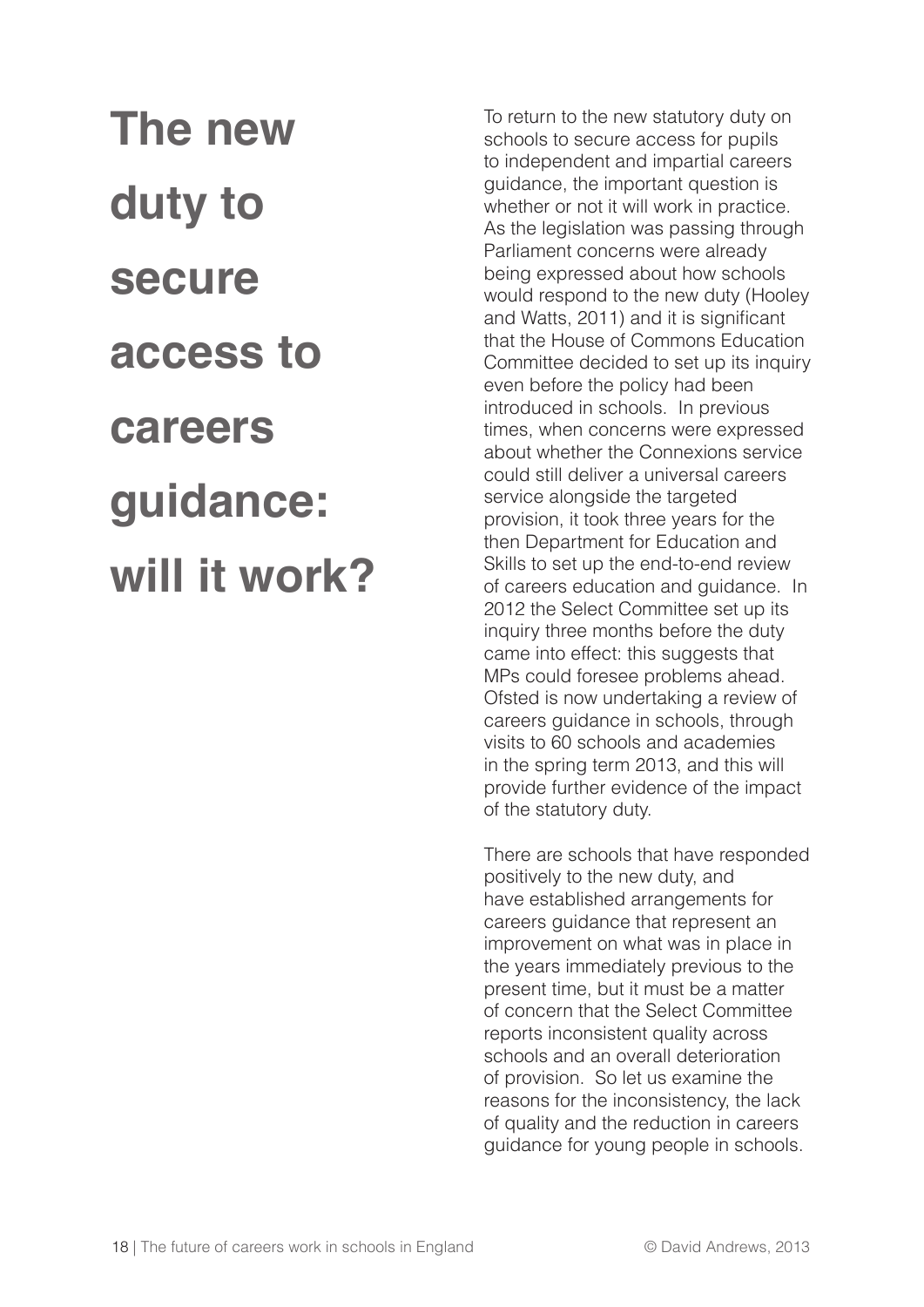The Committee described the Government's decision to transfer responsibility to careers guidance to schools as 'regrettable'. It is not only the policy decision itself that has led to concerns about consistency and quality, but also the absence of any regulation of the providers of careers guidance for young people, compounded by the lack of support to schools to help them take on their new responsibilities. The Statutory Guidance (DfE, 2012a) leaves schools free to determine how best to implement the new duty, in line with the DfE's principles of school autonomy, but with very few checks and balances to protect the best interests of young people. It is left to schools to decide which pupils should have access to impartial careers guidance from an external source: there is no entitlement for all pupils to have access to such support. Schools are free to commission careers guidance services from any provider of their choice. There is no regulation of the market: any organisation or individual can offer career guidance services in schools. Unlike the providers of careers guidance to adults working under contract to the National Careers Service, there is no requirement for providers of careers guidance to young people to be matrix-accredited  $1$ ; neither is there any requirement for the careers advisers to be professionally qualified. The Practical Guide for Schools (DfE, 2012b) that supplements the Statutory Guidance offers information on the matrix standard and on the professional qualifications for careers advisers, but stops short of

requiring, or even recommending, that schools use only accredited providers with qualified advisers.

Other than the two documents referred to in the previous paragraph, which can be found on the DfE's website, there has been no other support from the Government to assist schools with taking on the new duty placed upon them: no regional briefings, no transition plan and no funding. In relation to the last point, the Government's own figures indicate that, in 2010-11, local authorities spent just under £200 million on the universal careers service element of Connexions: none of this money has been transferred into schools' budgets. Schools can use their pupil premium funding that was introduced in 2011 to provide additional support to pupils from low income families but it is not only the children of low income families that need access to careers guidance.

Schools do not even have access to a directory of career guidance providers: they have been left of search this new and unfamiliar market themselves, although at least one local authority has published a list of approved suppliers which have met a number of quality criteria. It should also be noted that, aside from voluntary networks established in some local authorities and in some academy chains, there are no widely accessible means of sharing examples of good practice between schools.

In these conditions it is not surprising that the quality and level of independent and impartial careers guidance varies from one school to another, as reported in the evidence submitted to the Select Committee. The support that young people receive to help them progress successfully on

<sup>&</sup>lt;sup>1</sup> The matrix Standard is the quality framework for providers of information, advice and guidance on learning and work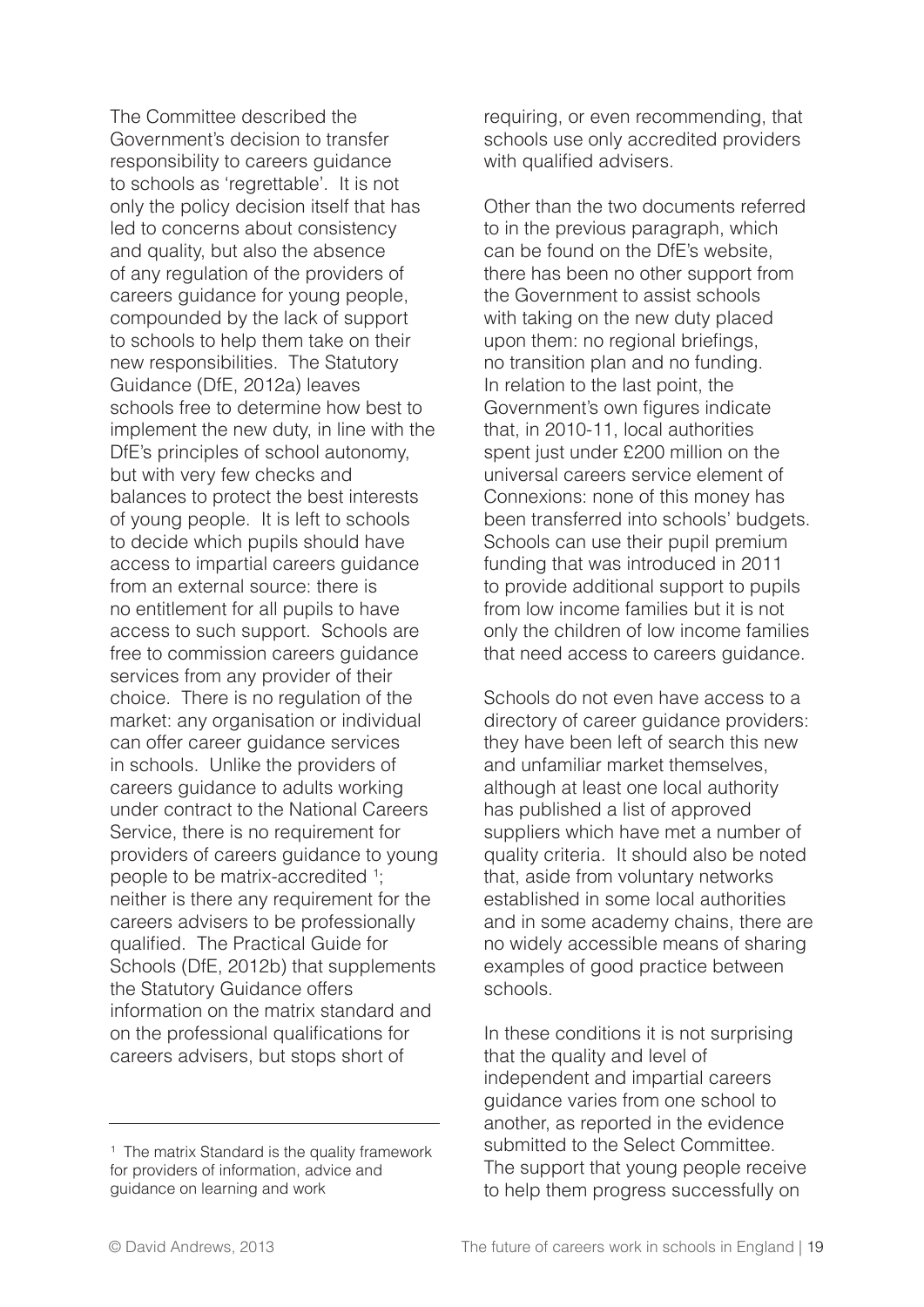to the right course for them will depend on what their school decides to provide and how much money the school is prepared to invest in this provision. Some pupils will continue to receive support through the targeted service provided by the local authorities but, again as the Select Committee reports, even this support differs from one area to another, depending on how the local authority interprets the terms 'vulnerable' and 'disadvantaged'. Definitions of which young people constitute the targeted group and what support services they receive vary. In some areas the support provided through the targeted service includes impartial careers guidance but other local authorities have taken the view that, while the targeted information, advice and guidance (IAG) service should provide support to encourage participation and assist with transitions, responsibility for providing impartial careers guidance for all pupils now rests with the schools themselves. Other young people will receive some careers support through their families, although this is not an adequate substitute for professional careers guidance. In the middle are the large majority of young people who will be entirely dependent on how their particular schools respond to the new duty.

Alongside the limited support provided by the DfE, the variable support offered by local authorities and the lack of funding, the DfE is not monitoring how schools are responding and there is what the Select Committee report describes as a 'disconnect' between Ministers' views of the role of Ofsted in enforcing accountability on schools through its inspection framework, and Ofsted's own view. Ofsted itself says that it does not inspect against statutory compliance and, anyway, it

does not routinely inspect all schools. The DfE's view is that the recently introduced destination measures will hold schools to account for their provision of guidance but, while scrutiny of the data may cause Ofsted to look more closely at the provision schools make, the destination figures themselves will not indicate whether schools are implementing the new duty to secure access to independent and impartial guidance. At present, therefore, there is no monitoring of the new duty, and there are no sanctions for non-compliance.

Some schools have responded to the new duty by establishing improved arrangements for careers education and guidance but the lack of funding, the limited support available, the weak accountability measures, the lack of clarity over how the duty is to be monitored and the absence of any sanctions for non-compliance, have combined to result in the serious concerns expressed in the Select Committee report. Ofsted's thematic review will collect more detailed information on how schools are responding and the findings will provide a useful baseline for any future policy development.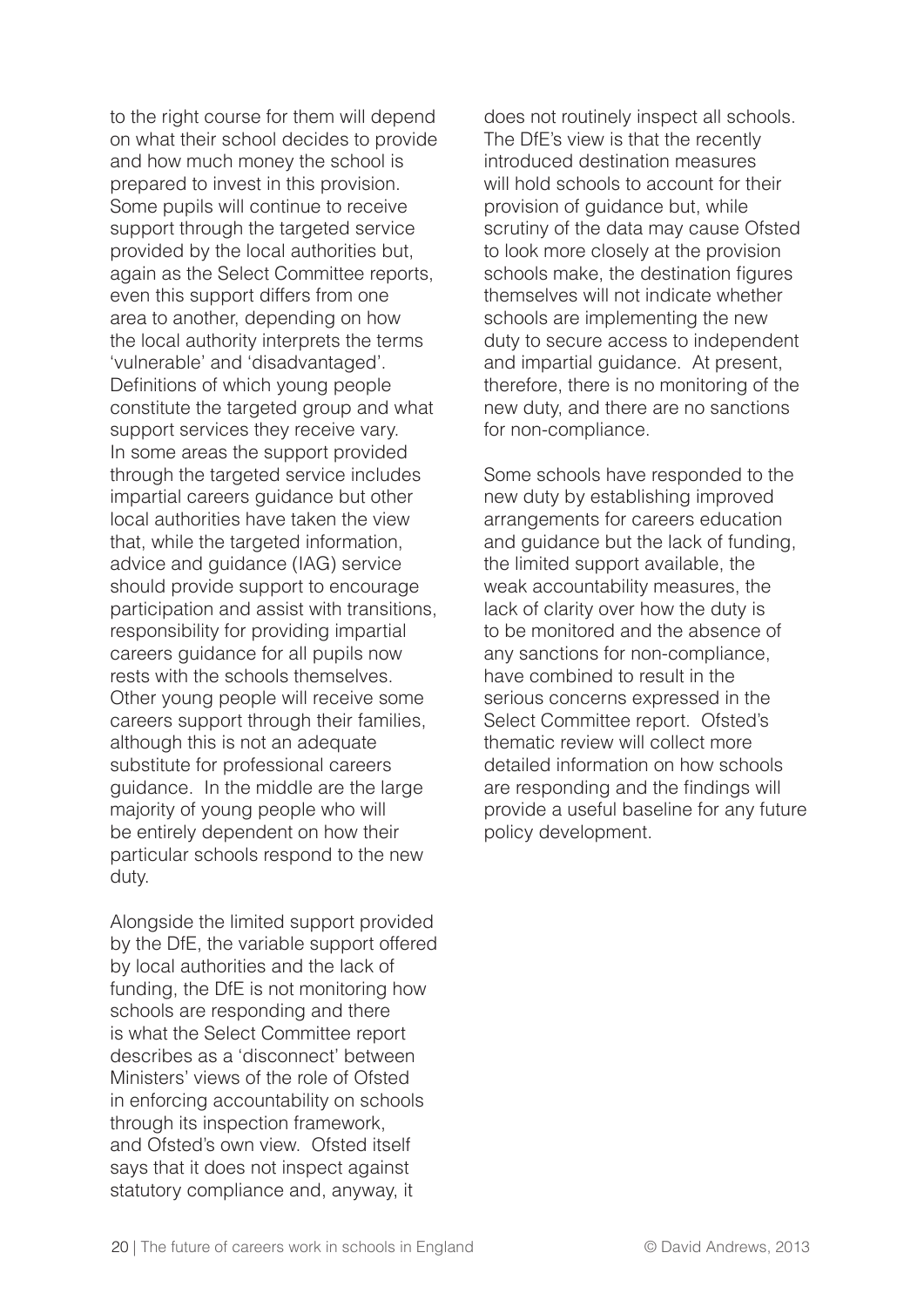# **Where do we go from here?**

If young people are to progress successfully through learning and into work they need access to careers education, information, advice and guidance of a consistently high quality. To be specific, they need access to accurate and up to date careers information on opportunities and progression routes, and to impartial careers advice and guidance, underpinned by careers education that helps them make effective use of the information and guidance and to develop their career management skills and employability skills. The Heseltine Report on wealth creation (Heseltine, 2012) recognises the value of faceto-face careers guidance for students and recommends an approach where the provision is planned at a local level. The challenge ahead is to find the right balance between localism and a national entitlement, between locally-determined approaches to meet local needs and ensuring that all young people in England have access to appropriate and effective support wherever they attend school. These are not mutually exclusive concepts.

The remaining section of this paper sets out three possibilities for the future. The options are presented as alternatives with the intention of stimulating a debate about the best way forward. They focus primarily on different approaches to making impartial careers guidance available to young people. The paper is not arguing for every young person to have a careers guidance interview but examines ways of ensuring that any young person who wants, or needs, careers guidance has access to such support from an impartial adviser. A recent paper from the iCeGS and The Pearson Think Tank (Hooley, Marriott, Watts and Coiffait, 2012) argues for a greater emphasis on curriculum-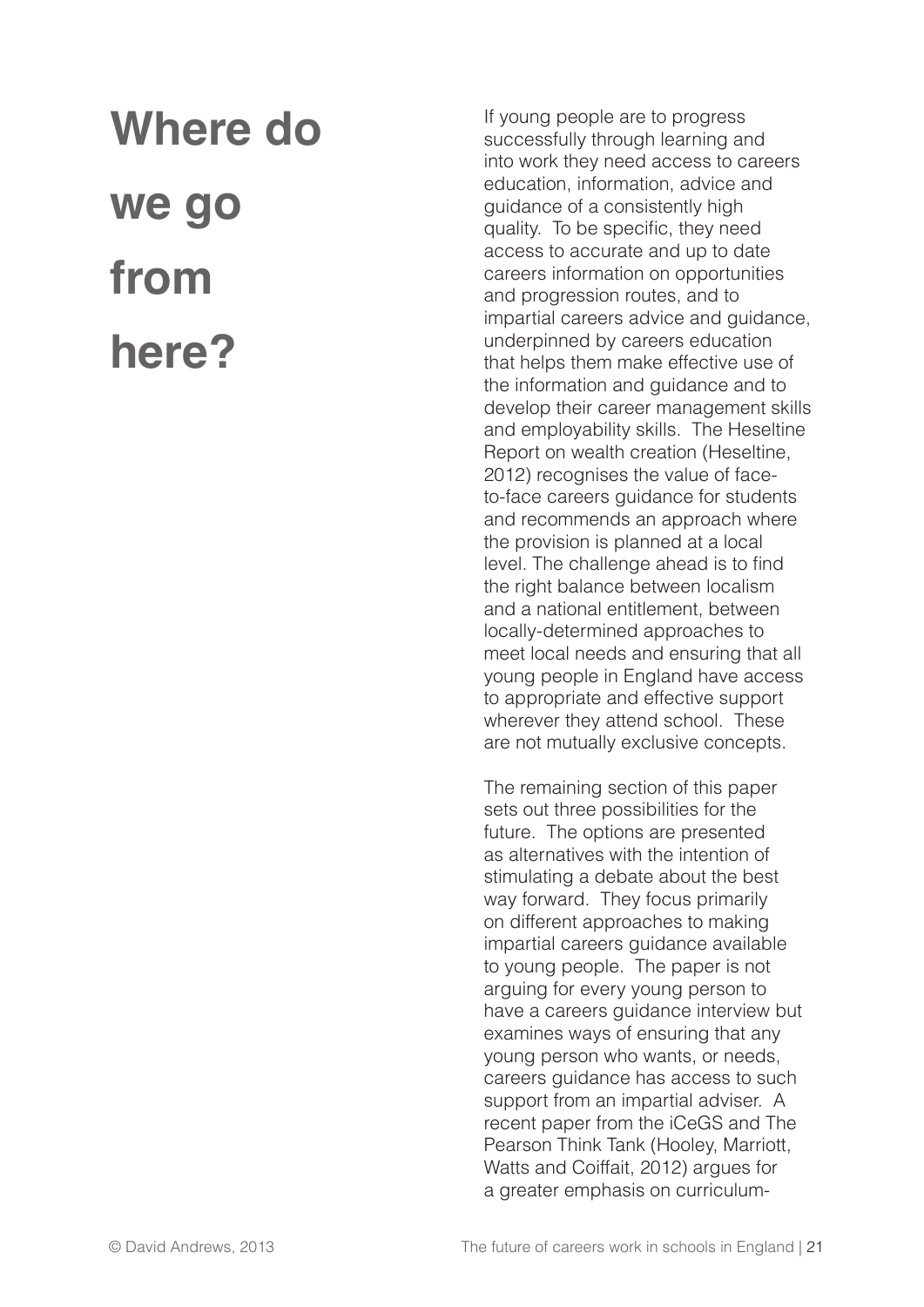led approaches in schools, where career learning is integrated into the school curriculum, and for more effective support to assist schools from middle tier (i.e. between schools and Government) organisations. This is to be welcomed: enhancing career learning and examining different models for the provision of careers guidance are complementary activities, with a shared aim of improving careers work in schools. Young people need both high quality careers education and access to impartial careers guidance. Each of the options that follow includes a discussion of the role of middle tier organisations in helping schools to deliver careers education: one of the questions in the debate about the different models should be which approach offers the greatest potential for developing career learning in the school curriculum.

In 2012 the Government established an independent National Careers Council to provide it with advice on a future strategic vision for the National Careers Service and allied career support services. The Council's workplan (BIS, 2012) covers services to young people as well as to adults. The Council is gathering intelligence from a wide range of public, private and voluntary/ community sector bodies, and from careers practitioners, in the UK, along with evidence on high performing careers systems within the European Union and other parts of the world. The work is focusing on themes such as access, quality, professionalism, innovation and impact. Several government departments, including DfE and BIS, and non-governmental organisations, are exploring future possibilities with the Council. This paper will contribute to the Council's first annual report to Government which is due to be published in May 2013.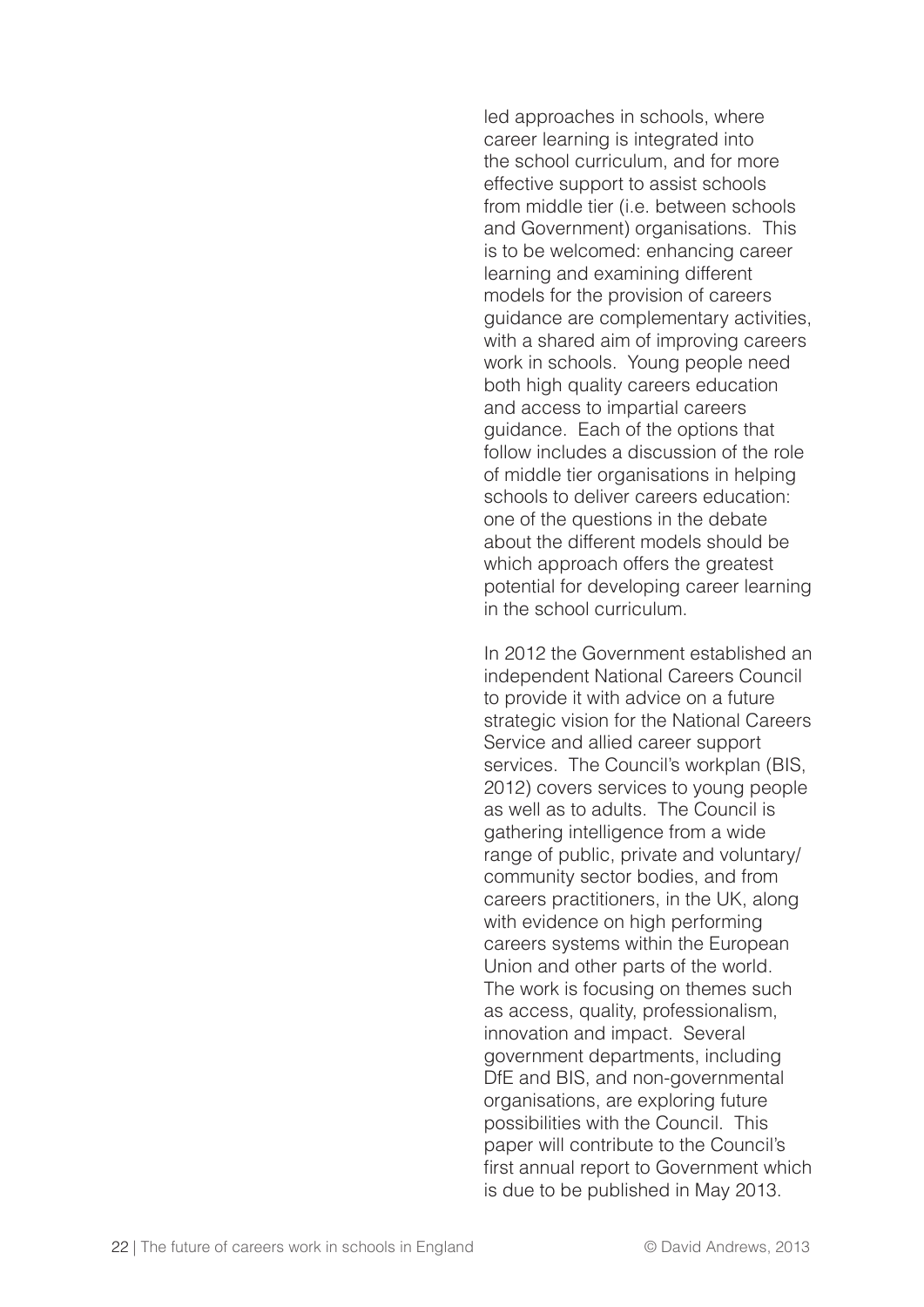# **Option 1 School commissioned careers guidance**

In essence this first option is the current model that has been put in place by the Education Act 2011, but with additional measures to help ensure that all schools put in place arrangements of consistently high quality, accessible to all young people. The approach is similar to that taken by the Select Committee, whose specific recommendations were set within the current political agenda and economic climate, but includes further suggestions that extend beyond the Committee's proposals.

In this model schools would remain responsible for securing access to independent and impartial guidance but the guidance from the DfE would be strengthened to highlight the importance of face-to-face guidance, to require schools to commission guidance only from providers that had already achieved matrix accreditation or had given a commitment to achieve the standard and to require schools to use only professionally qualified careers advisers. The Select Committee recommended that the two current documents – the Statutory Guidance and the Practical Guide for Schools - should be combined into a single document, and the DfE is committed to updating the guidance to take account of the recent extension of the statutory duty to year 8 and to age 18, so there is an opportunity to strengthen the guidance in the ways proposed.

The support to schools could also be strengthened and enhanced to provide opportunities to share good practice. Here there are several possibilities. Local authorities, as middle tier organisations, could be given a statutory responsibility to support schools. Although they are no longer required to provide a universal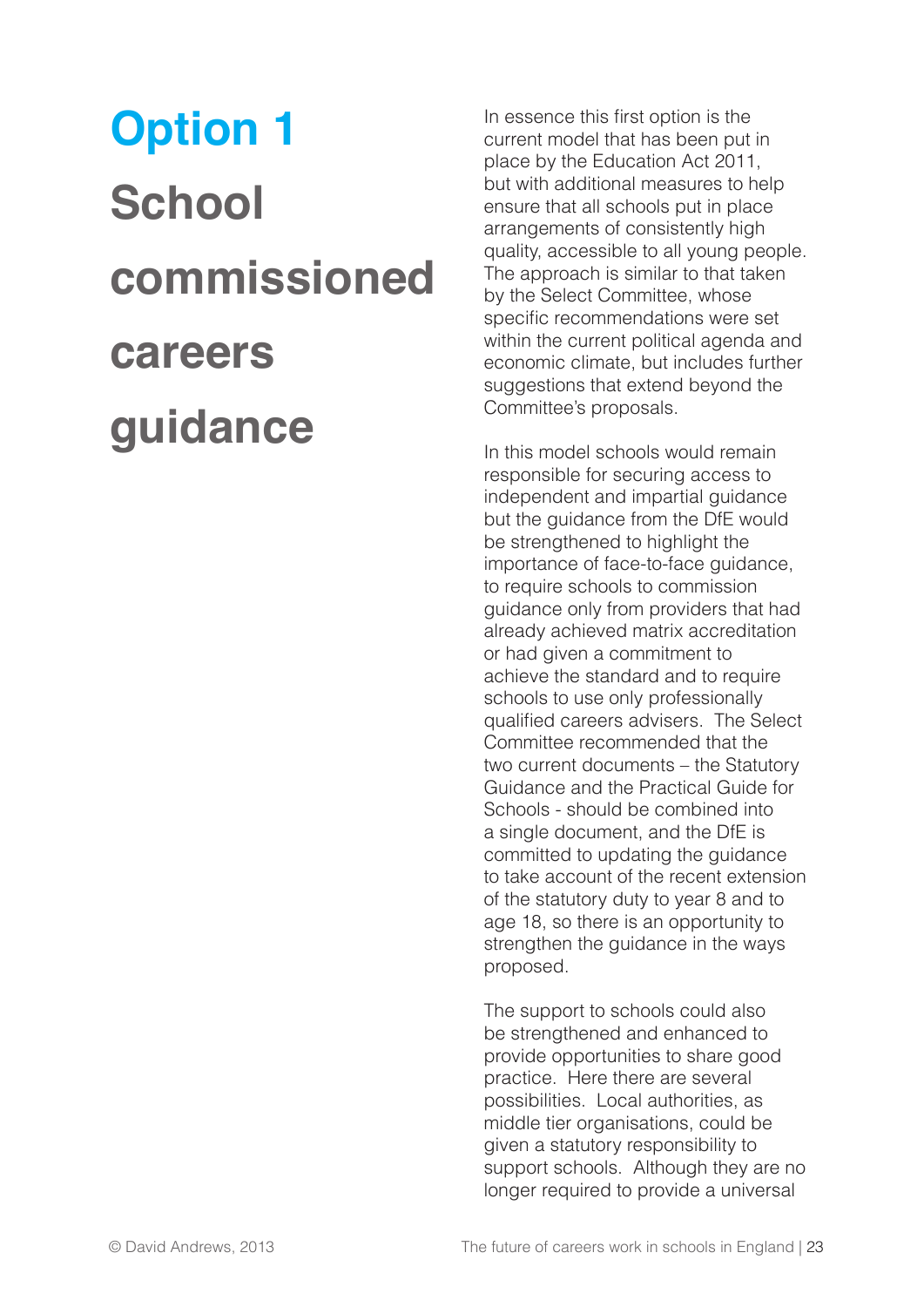careers service, it could be argued that local authorities have a continued responsibility to ensure that the schools put in place appropriate provision, under their obligations to encourage and assist participation of all 16-18 year olds in education or training and their duty of care to all young people. The growing number of schools that are changing to academy status, however, would not have access to this support, unless they chose to opt into the local authorities' support service. Alternatively, as proposed by the Select Committee, the remit of the National Careers Service (NCS) could be extended to include supporting schools with taking on their responsibilities. A team of NCS regional advisers might be employed to provide such support direct to schools, or through local authorities. There is within this model the potential to strengthen also the support for careers education if the role of the proposed NCS regional advisers were to include both support to schools with putting in place appropriate arrangements for securing access to independent and impartial careers guidance and support for planning and developing careers education in the curriculum.

Monitoring and accountability would also need to be improved. As argued in an earlier section of this paper, and in the Select Committee report, the current Ofsted inspection programme and the DfE's destination measures alone do not provide effective measures. The Select Committee recommends that schools should be required to publish an annual careers plan, setting out the support available to pupils, which should be reviewed systematically taking into account the views of pupils, parents, employers and other learning providers. This idea deserves further investigation.

Certainly we know that annual review and development plans provide a very useful tool to support continuous improvement, but these are internal working documents that are not published to a wider audience. The Association of School and College Leaders (ASCL), which represents the majority of headteachers and principals of secondary schools and academies in England, has said that it is not convinced that the annual plan would be anything more than a bureaucratic exercise so other ways of strengthening monitoring and accountability might need to be explored alongside this approach. Requiring schools to publish, in their prospectus, on their website, or in some other form, a statement of what careers provision they make available to pupils would provide a powerful and public means of accountability to parents. In an earlier section of this paper reference was made to the previous role of the Careers Service Branch Inspectorate. Teams of inspectors used to routinely visit careers services and publish a report with recommendations for areas of development. In the new context, NCS regional advisers could be given a monitoring and challenging role, alongside their support role. Alternatively the DfE could seek to resolve the position of Ofsted and require inspection teams to report on how schools were implementing the duty to secure access to independent and impartial careers guidance as part of the inspection framework. This idea would appear to have the support of HM Chief Inspector. Responding to a question about the inquiry into careers guidance at a House of Commons Education Committee hearing on his Annual Report, on 13 February 2013, Sir Michael Wilshaw said, "It is really important that impartial advice is given to students on progression routes, and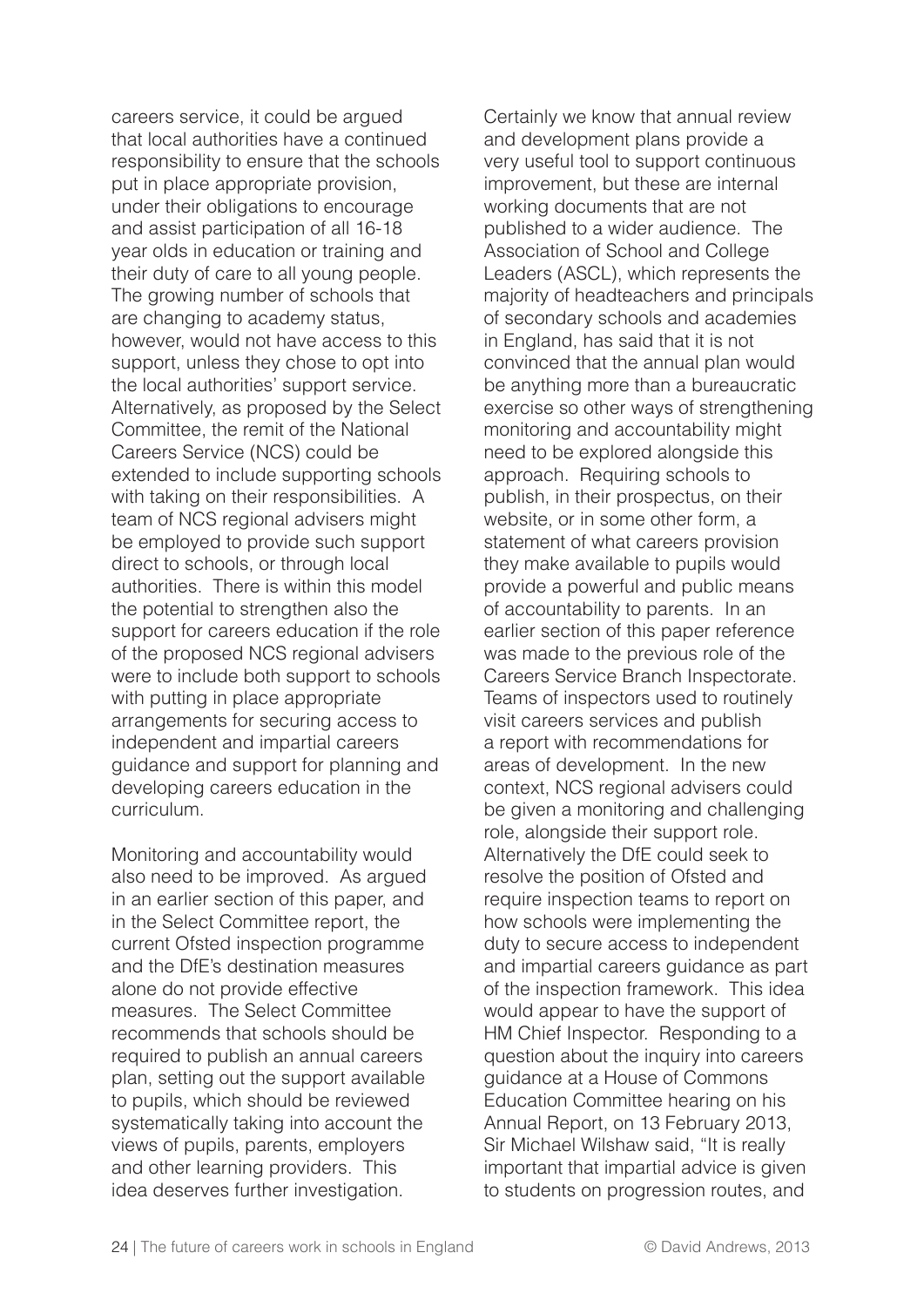I am not sure that is the case. In our adjustment to our inspection framework from September, we will give the inspection of careers advice a priority".

All of the above suggestions are intended to help make the current model work for the benefit of all young people, but there has also to be an acknowledgement by Government that schools have been given no additional funding in their budgets to pay for the careers guidance services that they are now required to purchase. The money that was previously spent by local authorities on the careers service part of Connexions could be devolved to schools. In turn the schools would have to be held accountable for how this money is used, but the allocation of additional funding in their budgets to pay for the careers guidance services that they are required to commission might help the schools to accept the increased monitoring and accountability measures. £200 million is a lot of money to an individual but for the nation it is a small investment compared to the social and economic costs of young people not making the right decisions about further and higher education, training and work.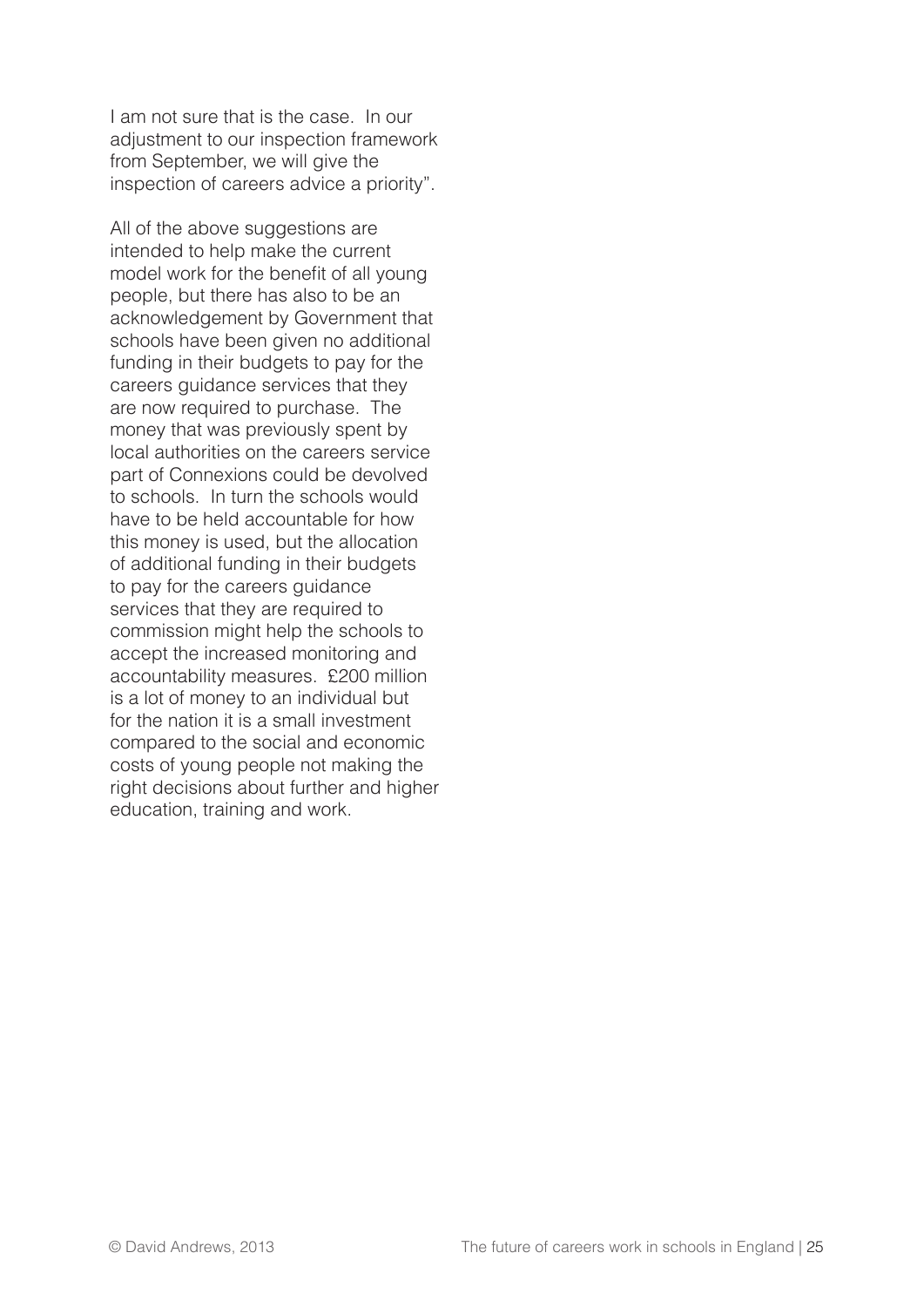# **Option 2 An all-age national careers service**

This second option is the model it seemed we might have had if the original vision for the National Career Services (NCS) been implemented. It is a return to the former partnership model, but in the new context. Put simply, it would require the remit, and budget, for the NCS to be extended to providing face-to-face careers guidance in schools. The young people's part of the service could be delivered in a similar way as the adults' service, through regional contracts, and the providers would be required to negotiate partnership agreements with schools, which would be reviewed at least annually.

The benefits of this model are that it would ensure access to independent and impartial careers guidance for all young people and it would enable all the labour market intelligence gathered for use in the adults' service to be readily available to advisers working in the young people's part of the service. The young people's service would operate under the same conditions as currently apply to the adults' service, for example, the providers would have to be matrix accredited. The central team within the NCS would need to be expanded to take on the role of monitoring the young people's service. The role of this team could also be extended to include a research and development function in relation to the provision of careers education and guidance services. With regard to support for careers education, the contracts for the regional providers of the young people's part of the NCS could be extended beyond the provision of face-to-face guidance to young people, to include also support for schools to develop their programmes of careers education.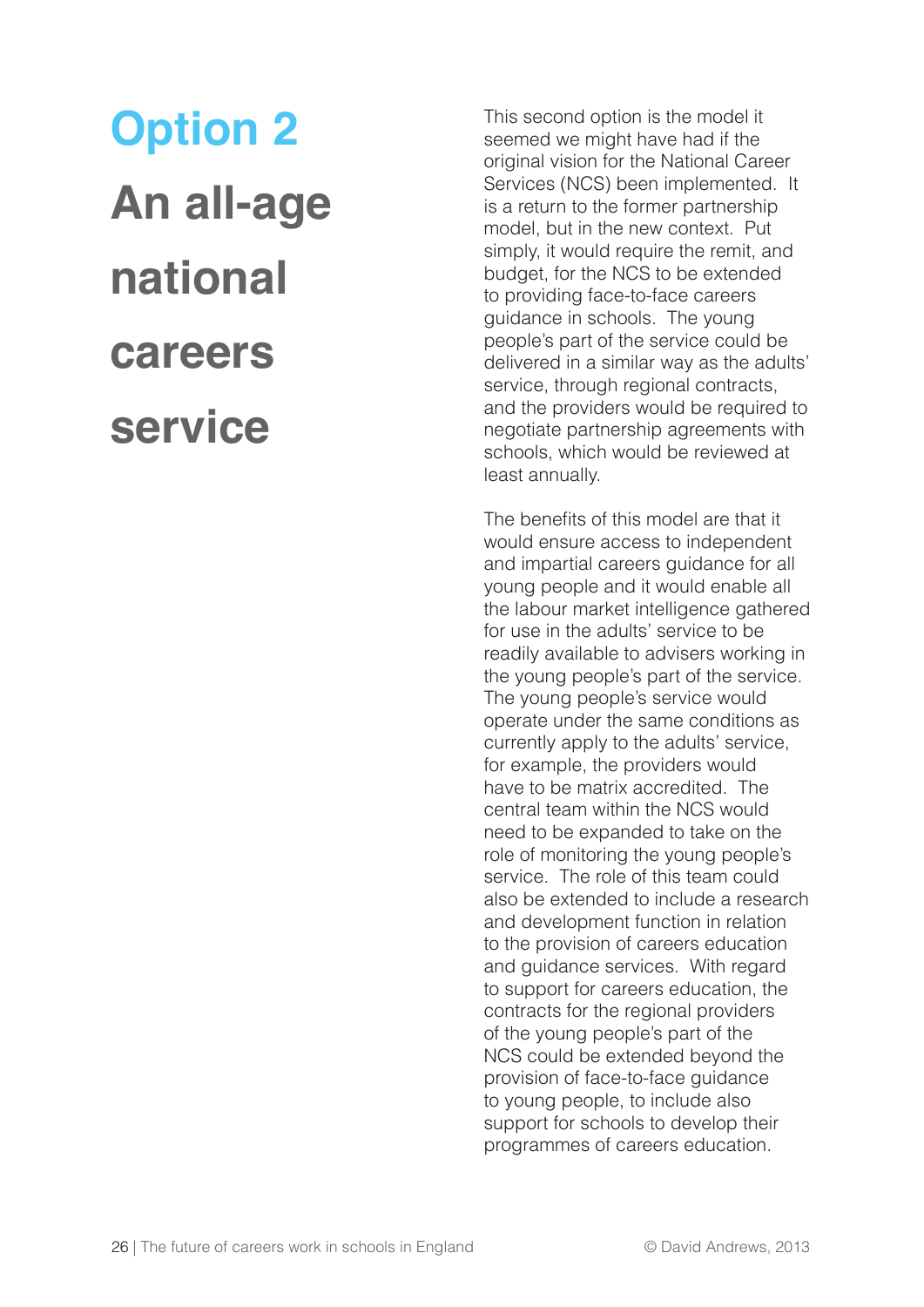In many respects this model would be the most straightforward to implement and would use an approach that has proved to be very successful in several other countries, including, in the past, England. Obviously it would need to be funded, but it is likely that the costs of delivering a service through nine regional contracts would be less than through 152 local authorities. The model would also seem to have the greatest potential for restoring the placing service which was undertaken by the former careers services and Connexions but which appears to have been neglected in the current arrangements. In the context of the raising of the participation age the focus of the placing service would now be on helping to place 16 and 17 year-olds into work-based training or employment with training and 18 yearolds into work, preferably with training. While this should be part of the targeted IAG support service provided by local authorities, it should not be assumed that it is only young people who are NEET or at risk of becoming NEET who might be looking for such opportunities. A national careers service for young people delivered by regional contractors could provide a strong link between the guidance work in schools and the placing of young people into work-based training or work with training.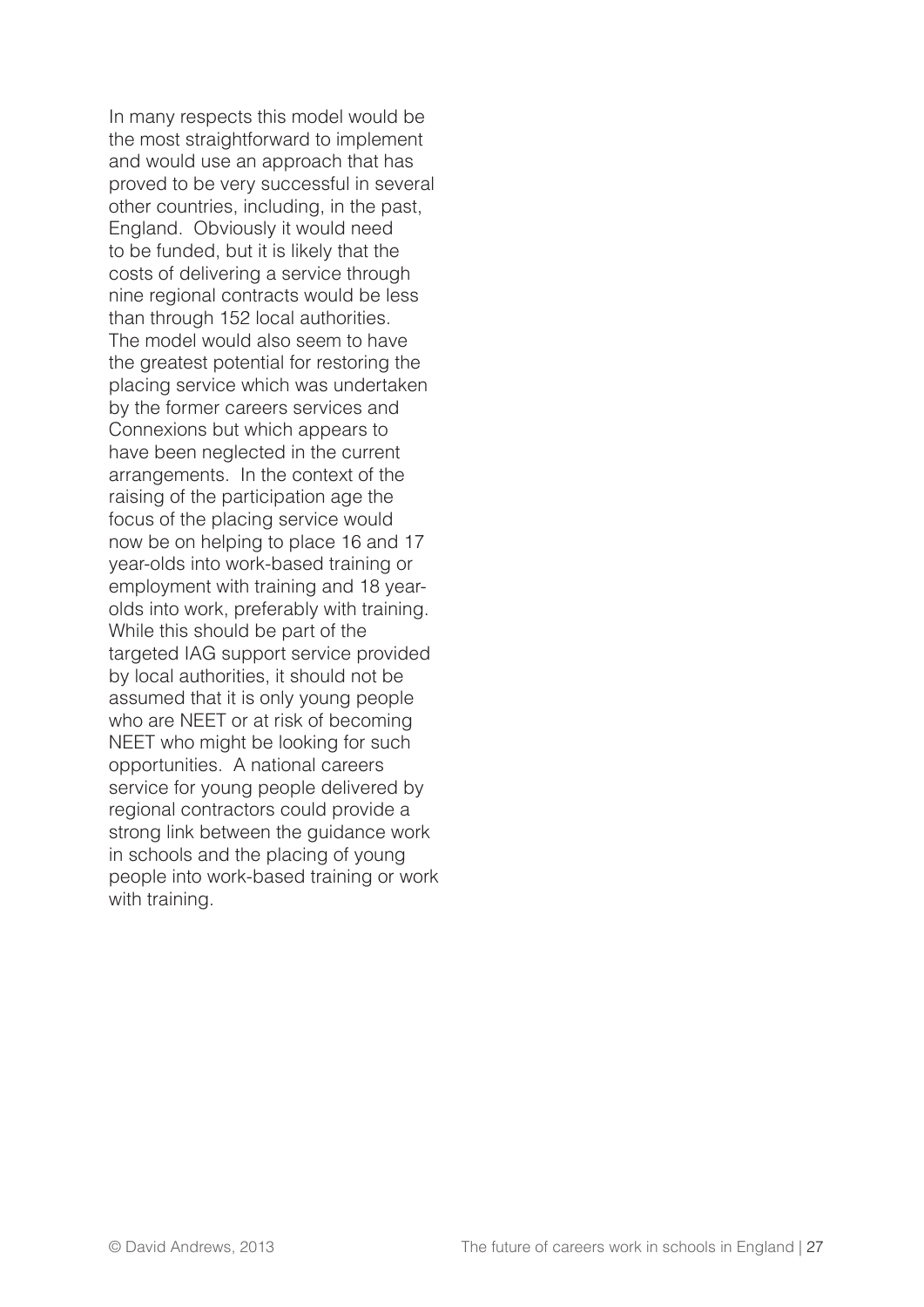# **Option 3 School-based career development advisers**

While Option 1 is a strengthening of the current model and Option 2 is a return to a previous model but in the new context, Option 3 represents a radical departure for England. Under this third alternative, all schools would be required to employ their own careers advisers who would be responsible for providing face-to-face careers guidance to pupils and could also work with teaching staff to plan and deliver programmes of careers education. Such an approach would raise major questions, particularly about impartiality, and these points will be examined below, but the model should be considered alongside the other two options.

Firstly, let us examine how the model would operate in practice. It does represent a very different approach to those which have been applied in the past, and so would require a carefully prepared transition plan and commensurate funding. Schools would be given an allocation of funding, using a formula based on the number of pupils on roll, to appoint a careers adviser. Because of the potential dual role of providing careers guidance and working with others to lead on careers education, the adviser might perhaps be given the title of career development adviser. The advisers would be required to hold an appropriate professional qualification or to be working towards such a qualification. In time, a new qualification in career development would need to be developed, building in the current Qualification in Careers Guidance (QCG) and Level 6 Diploma in Careers Guidance and Development, and some of the certificates and diplomas in careers education. In fact, because of the recent blurring of roles between careers advisers and leaders of careers education, several of the QCG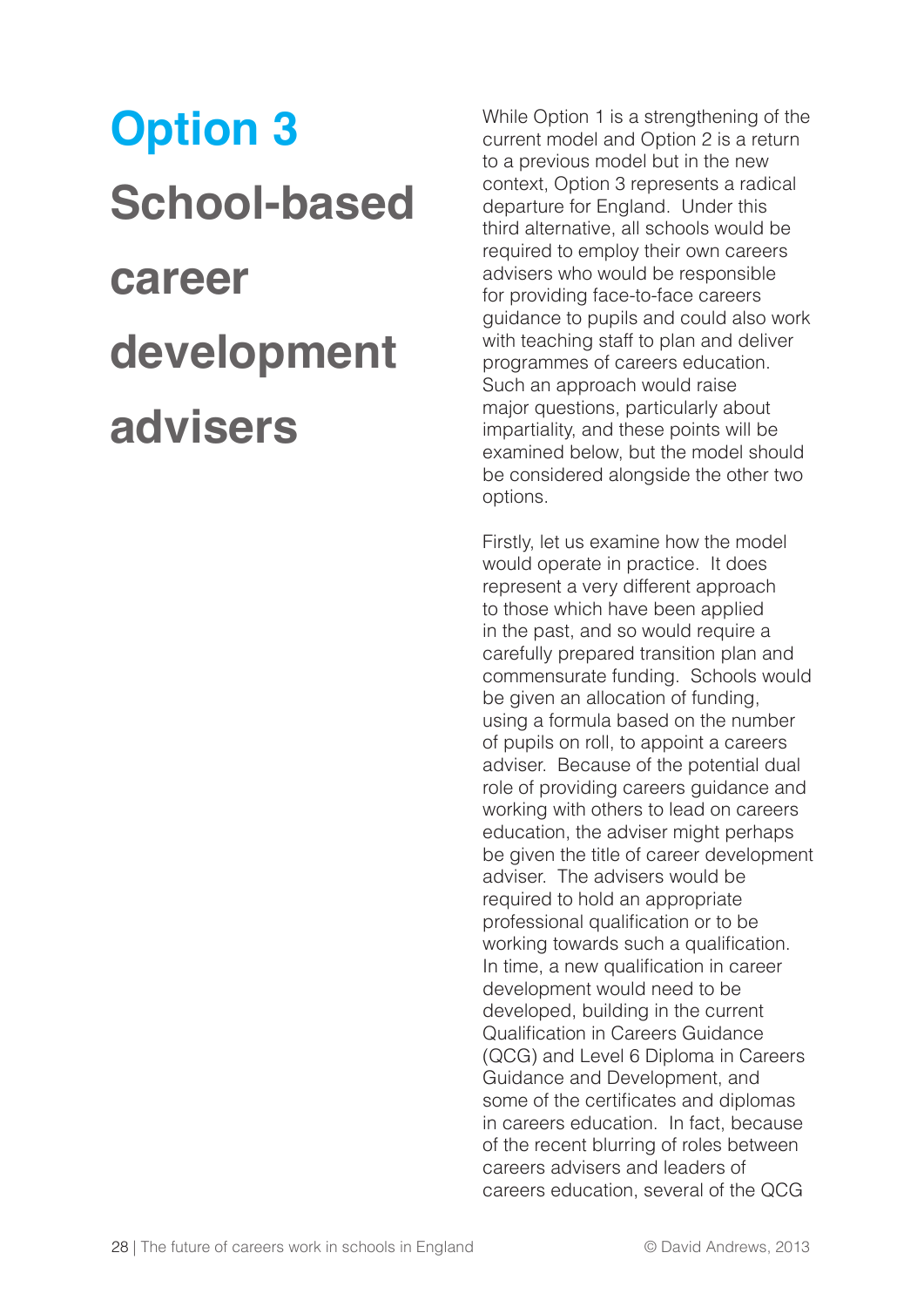centres are already reviewing their offer of courses and new units on careers education have been proposed for the Level 6 Diploma. Initially the advisers recruited by the schools would hold one of the existing qualifications, but then seek to enhance their professional development as their roles evolved.

Although this model would be new to England, it is one that is used in several other countries, in different forms. The concerns it raises are the risk to impartiality, the separation of the adviser from the labour market, how to assure quality and how to maintain professional development and support (OECD, 2004).

Clearly the risk to impartiality is a big issue, with the argument that a careers adviser employed by a school could be put under pressure to promote opportunities offered by the school over other options that might be in the best interests of the young person. This cannot be denied but such risks are present whatever model of careers guidance is adopted. Under the model that currently applies in England there is an attempt to ensure impartiality by requiring schools to commission guidance from an independent source, but the employment status of the careers adviser is a weak lever with respect to ensuring impartiality. The adviser might not be on the payroll of the school, but a school can still put pressure on the adviser and could, ultimately, terminate the contract. Even in the days when every pupil had an interview with a careers adviser from a service external to the school, there was evidence of schools themselves putting pressure on pupils to take certain options. The threats to impartiality come from systems for funding schools and measuring their performance. These are major forces

which influence the behaviour of schools in ways that are too strong for independent careers guidance alone to challenge. The important principle to hold on to is that of impartiality, i.e. providing careers guidance that serves the best interests of the young person and does not promote one option over another. An adviser does not have to be employed by an external organisation to be impartial: requiring advisers to be professionally qualified and to adhere to a professional code of ethics are among other factors that can help to promote impartiality.

The question of advisers' links to the labour market, when based fulltime in a school, is another important issue. Here there is a role for the National Careers Service (NCS), to make available to schools, in a readily accessible form, and at regular intervals, the labour market information (LMI) it already collates for the adult service. The role of monitoring could be covered by revising the Ofsted inspection framework for schools and requiring inspection teams to report on the quality and impartiality of the careers education and guidance provided by the career development advisers and its impact on outcomes for pupils. This leaves the issue of professional development and support and here there is a role for the NCS to work in partnership with the recently established Career Development Institute (CDI) to provide a range of national and local development opportunities for the school-based career development advisers.

In some respects the model is similar to the current approach, as the Secretary of State would still be devolving the statutory duty to provide careers guidance to schools, but the schools would be funded to employ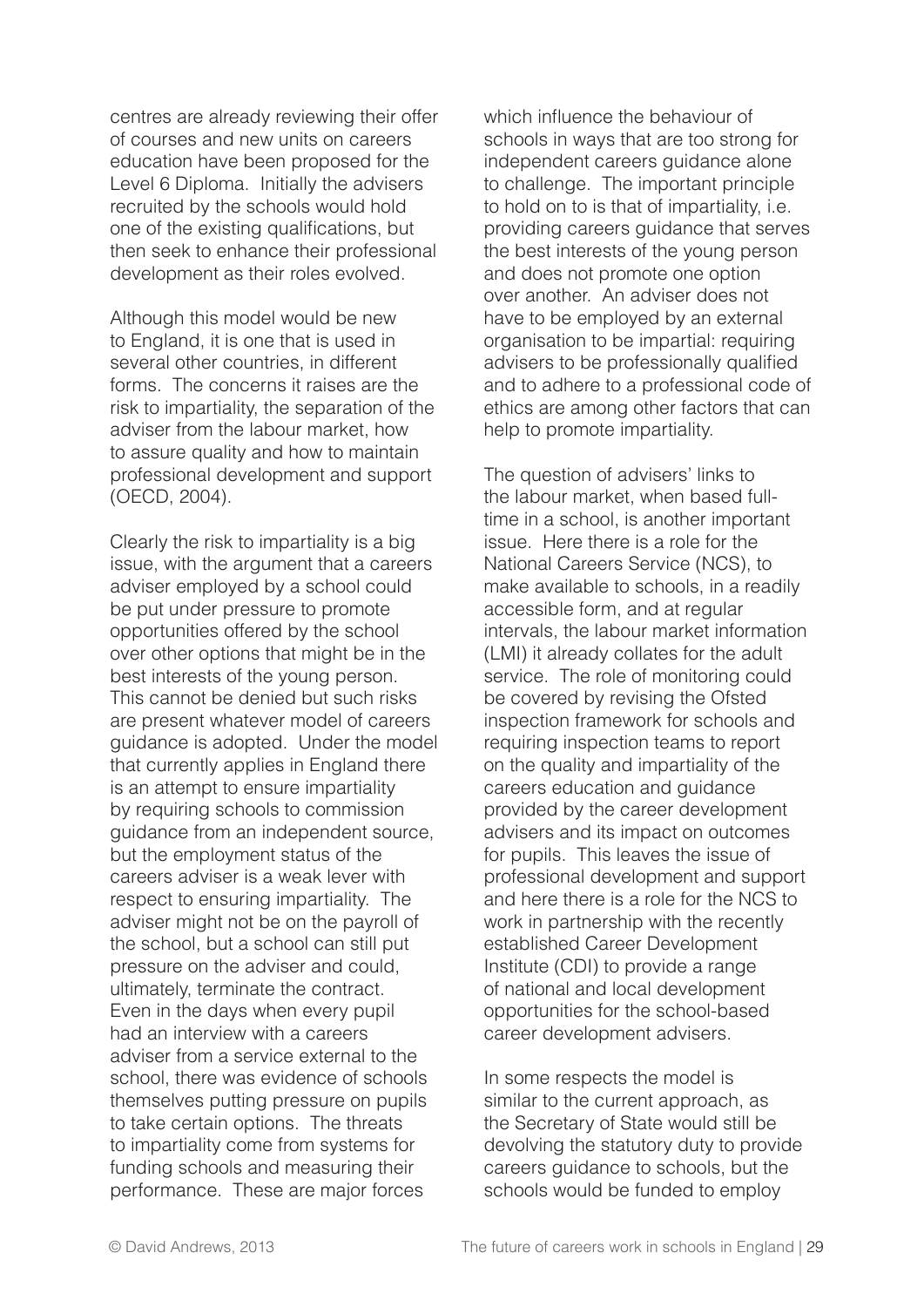the advisers and the advisers would be required to hold a relevant professional qualification in career development, which could cover not only careers guidance theory and practice but also the leadership and management of career learning in a school. This model, like the other two presented in this paper, has the potential for strengthening the position of careers education in the school curriculum. It would still be left to schools to decide on their arrangements for careers education: some might continue to give responsibility to a teacher but others might choose to extend the role of the adviser. There have already been several examples of schools appointing careers advisers to the role of careers leader and under the current commissioning arrangements some schools have transferred responsibility for careers education to the careers adviser working under contract with the school. A career development adviser, with professional development for career learning and without the commitment of a subject teaching timetable, working with teachers responsible for PSHE education and work-related learning can make a real difference to the quality of the careers programme. To support this approach the continuing professional development opportunities offered by the NCS and the CDI would need to include elements on career learning.

Introducing this model would not be without major challenges but it would be consistent with the principles of school autonomy, enhance the role of the new bodies such as the NCS and the CDI and reflect existing practice in several independent schools and in FE colleges and universities.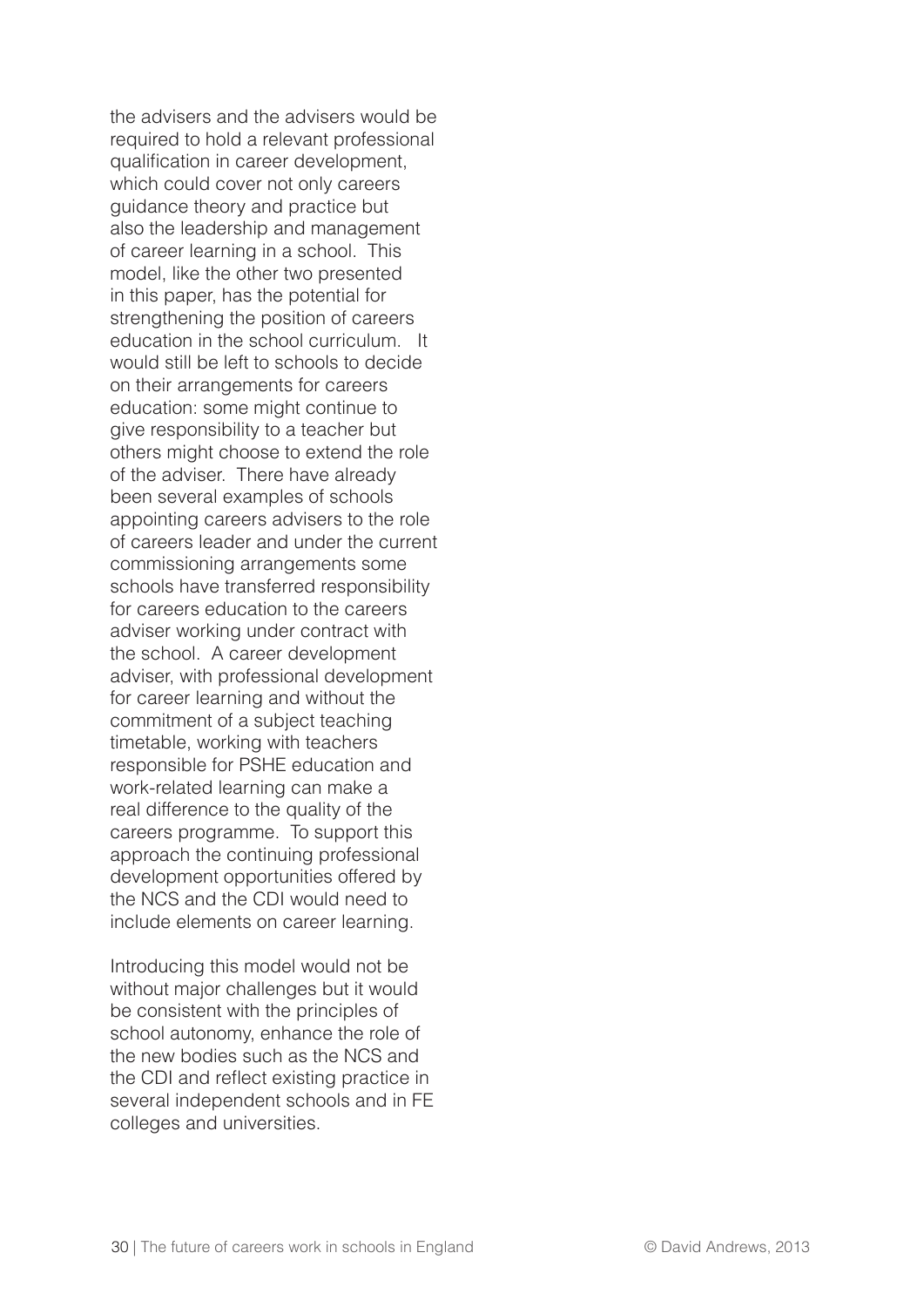## **So what next?**

The Select Committee report has raised serious concerns about the current provision of careers guidance in schools. Ofsted is currently undertaking a thematic review of the same provision. Nothing is likely to change until after the Ofsted report is published in July 2013 but it seems clear that some changes will be needed so now is the time to start exploring the possible options. In this paper I have set out three alternatives: (1) making the current arrangements work more effectively; (2) returning to a partnership model but in a new era; (3) moving to a school-based model. Each deserves serious scrutiny and debate. We also have examples of practice in neighbouring countries from which we could learn: while we undertake what some commentators have referred to as the 'English experiment', Wales is moving to a single, publicly-funded all-age national careers guidance service, the Republic of Ireland has a long-established school-based system and Scotland is placing greater emphasis on the development of career management skills in the school curriculum. The investigation of models in other countries should not be limited to those in the UK and Ireland: we should look seriously at all the possibilities and decide what model would provide the high quality careers support our young people deserve. The debate should involve all interested parties, including: careers practitioners and school leaders; academics and policy-makers; employers, colleges, training providers and universities; and, not least, young people and parents.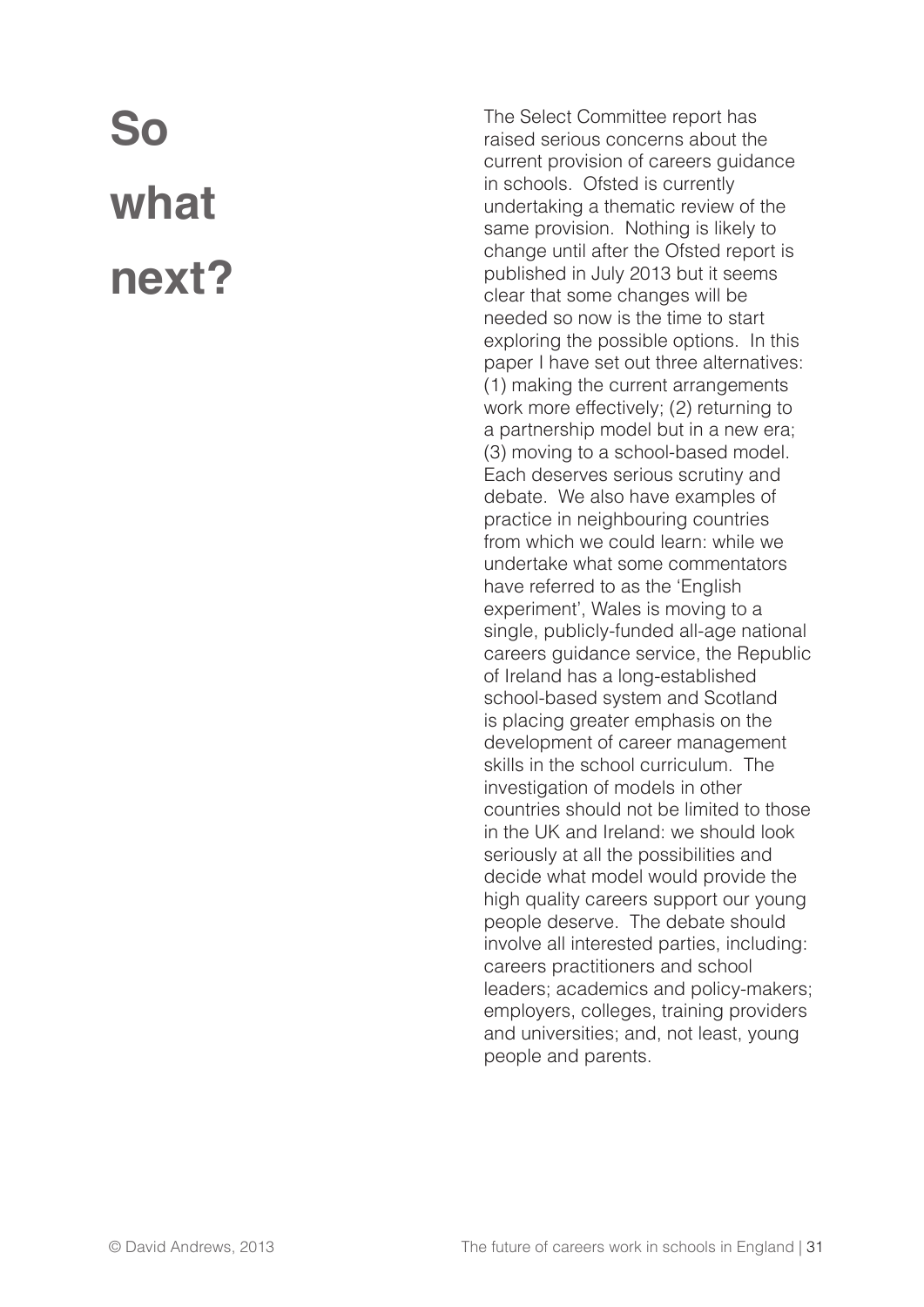## **Key questions**

- **1.** What are the strengths and weaknesses of each of the three options presented in this paper?
- **2.** Which of the three models has the greatest potential to ensure consistently high quality and effective careers education and guidance for young people in schools?
- **3.** Are there other options that should be examined?
- **4.** What further work is needed to investigate each of the options?
- **5.** What actions could be taken to move the debate forward and to engage the key stakeholders?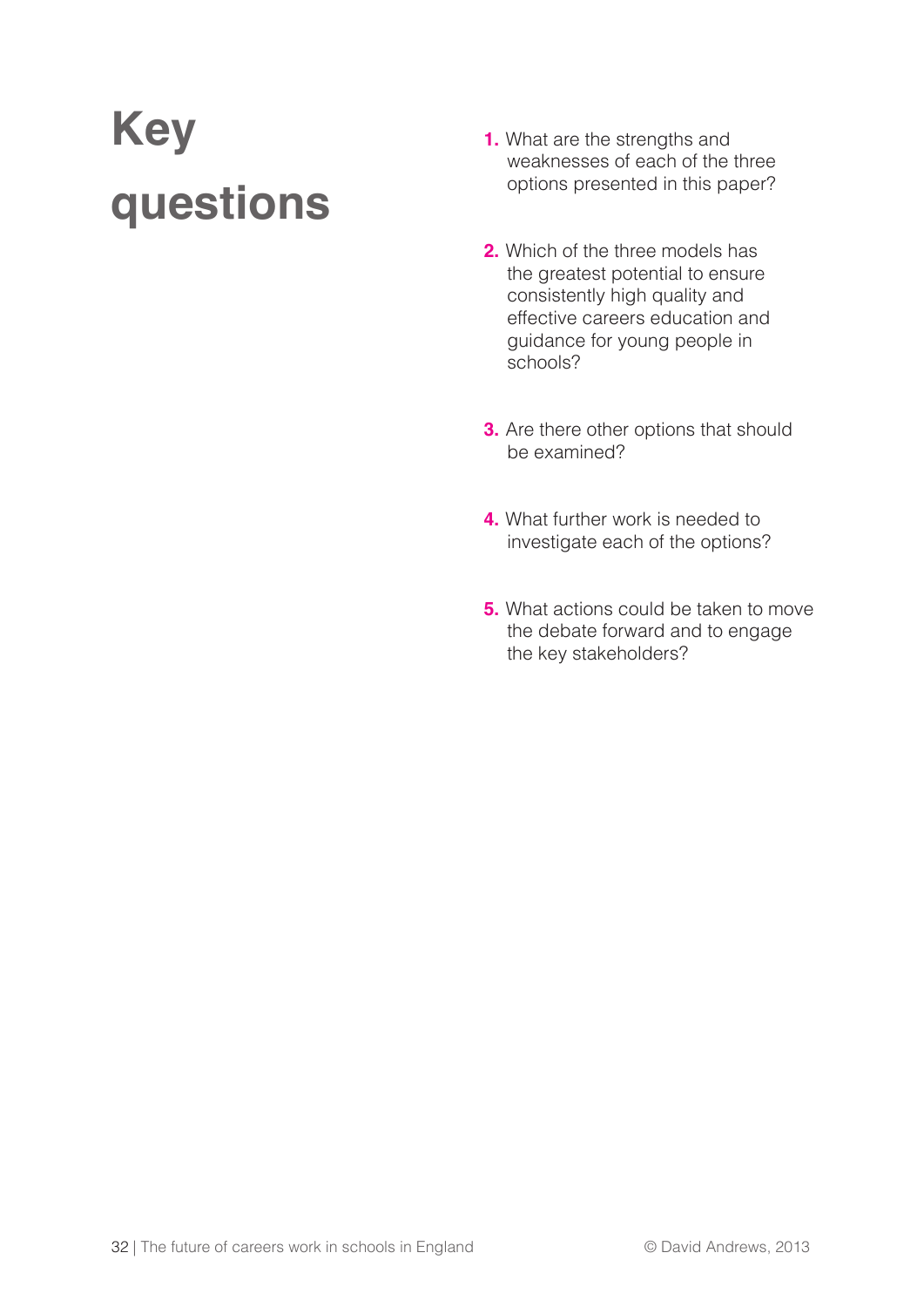#### **References**

Andrews, D. (2011). Careers Education in Schools. Stafford: Highflyers Publishing

Andrews, D. (2012). Schools taking on responsibility for careers guidance: emerging models. Occasional Paper, Association for Careers Education and Guidance, January 2012

Andrews, D. (2013). 'The new duty on schools to secure careers guidance: case studies of good practice'. Careers Education and Guidance: Journal of the Association for Careers Education and Guidance, Spring 2013

Association for Careers Education and Guidance (2012). A framework for careers and work-related education. Online: http://www.aceg.org.uk/ wp-content/uploads/The-ACEG-Framework.pdf (accessed 13 February 2013)

Barrett, V. (2012). 'ACEG survey and report'. President's e-briefing, Association for Careers Education and Guidance, December 2012

Careers England (2012a). Schools and Careers Guidance: A Survey of the Impact of the Education Act 2011. Northallerton: Careers England

Careers England (2012b). The Quality in Careers Standard. Online: http:// www.careersengland.org.uk/quality. php?page=introduction (accessed 13 February 2013)

Department for Business, Innovation & Skills (2012). National Careers Council: Workplan. Online http://www.bis.gov. uk/assets/biscore/further-educationskills/docs/n/12-997-national-careerscouncil-workplan.pdf (accessed 19 February 2013)

Department for Education (2011). The Education Bill - changes to the delivery of careers guidance. London: DfE

Department for Education (2012a). The Education Act 2011: The Duty to Secure Independent and Impartial Careers Guidance for Young People in School. Statutory Guidance for Headteachers, School Staff, Governing Bodies and Local Authorities. London: DfE

Department for Education (2012b). Securing Independent Careers Guidance: A Practical Guide for Schools. London: DfE

Department for Education and Department for Business, Innovation & Skills (2012). Consultation on extending access to independent careers guidance: summary of consultation responses. London: DfE

Department for Education and Skills (2005). Report of the End-to-End Review of Careers Education and Guidance. London: DfES

Department for Education and Skills (2006). Youth Matters: Next Steps. London: DfES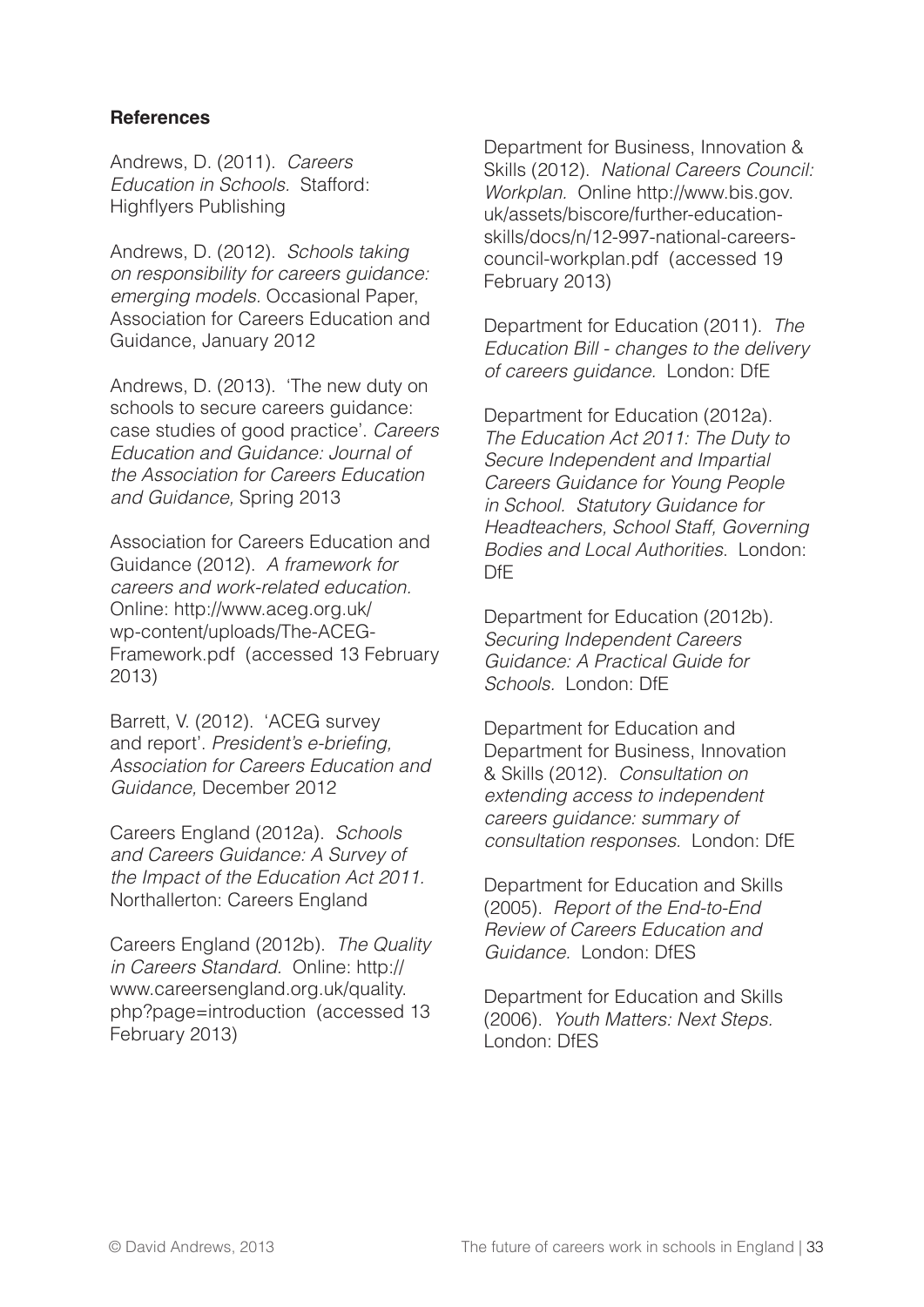Filmer-Sankey, C. and McCrone, T. (2012). Hidden Talents: examples of transition of careers guidance from local authorities to schools (LGA Research Report). Slough: NFER

Heseltine, M. (2012). No Stone Unturned: in pursuit of growth. Online: https://www.gov.uk/government/ uploads/system/uploads/attachment\_ data/file/34648/12-1213-no-stoneunturned-in-pursuit-of-growth.pdf (accessed 23 March 2013)

Hooley, T., Marriot, J. and Sampson, J.P. (2011). Fostering college and career readiness: How career development activities in schools impact on graduation rates and students' life success. International Centre for Guidance Studies Occasional Paper. Derby: iCeGS

Hooley, T., Marriott, J., Watts, A.G. and Coiffait, L. (2012). Careers 2020. Options for future careers work in English schools. London: Pearson

Hooley, T. and Watts, A.G. (2011). Careers Work with Young People: Collapse or Transition? Derby: International Centre for Guidance Studies.

House of Commons (2013). Careers guidance for young people: the impact of the new duty on schools. Seventh Report of Session 2012-13, House of Commons Education Committee. London: The Stationery Office

National Audit Office (2004). Connexions Service: Advice and Guidance for all young people. London: NAO

Ofsted (2010). Moving through the system - information, advice and guidance. London: Ofsted

Organisation for Economic Cooperation and Development (2004). Career Guidance and Public Policy. Bridging the Gap. Paris: OECD

Peck, D. (2004). Careers Services: history, policy and practice in the United Kingdom. London: RoutledgeFalmer